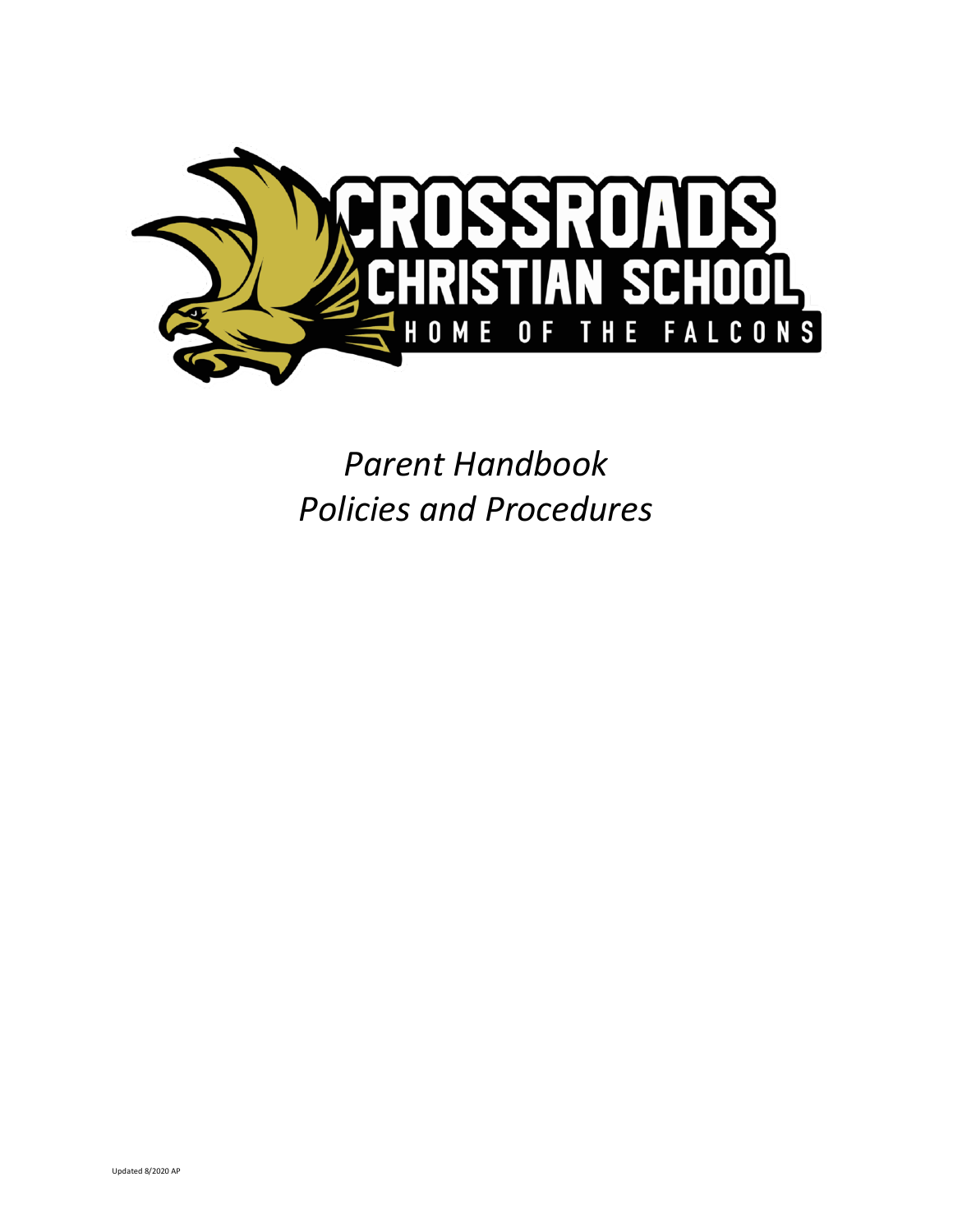# **Table of Contents**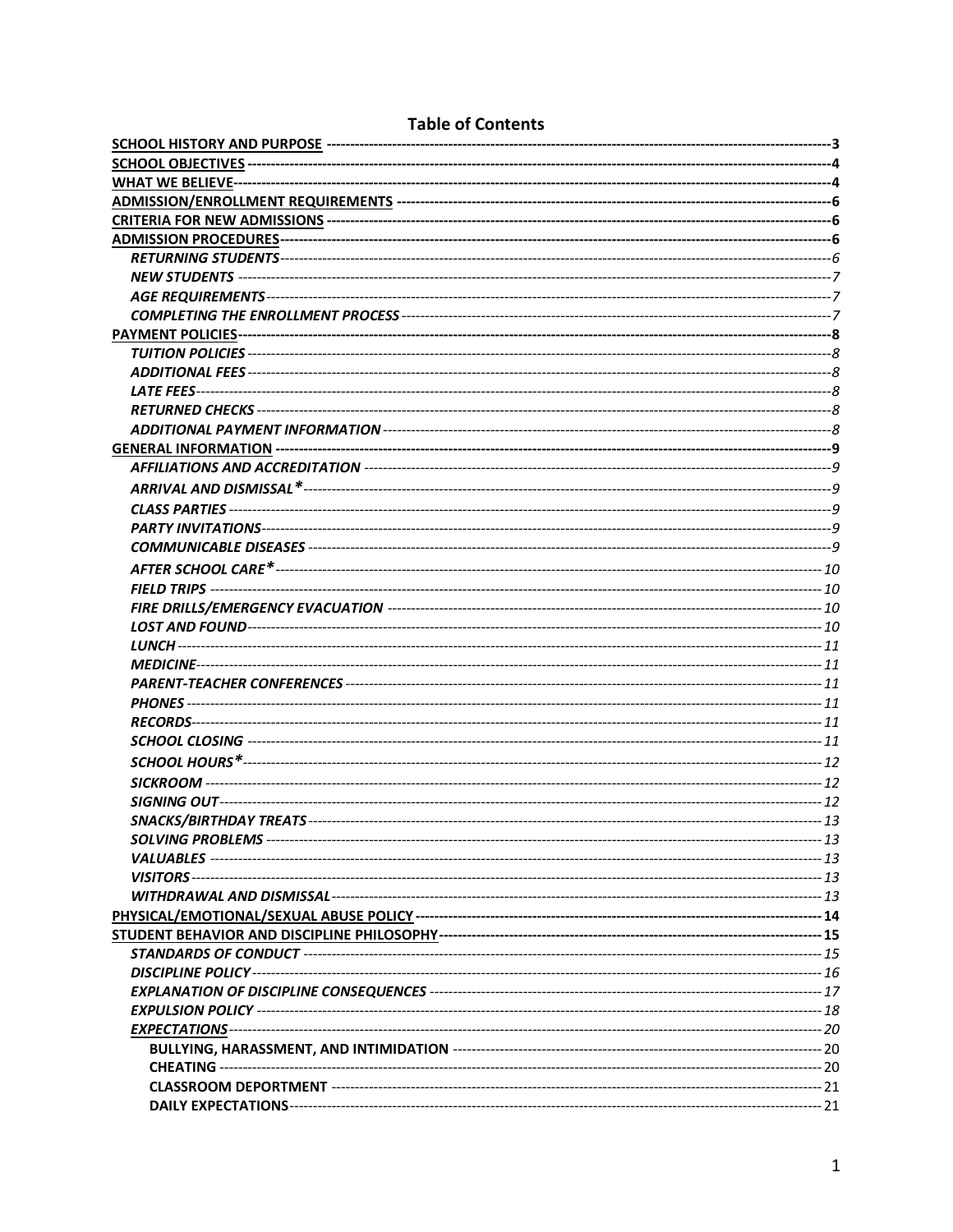Topics with an asterisk (\*) have been modified for at least the 2020-2021 school year due to the COVID-19 pandemic. Modifications will be communicated to families separate from this Handbook.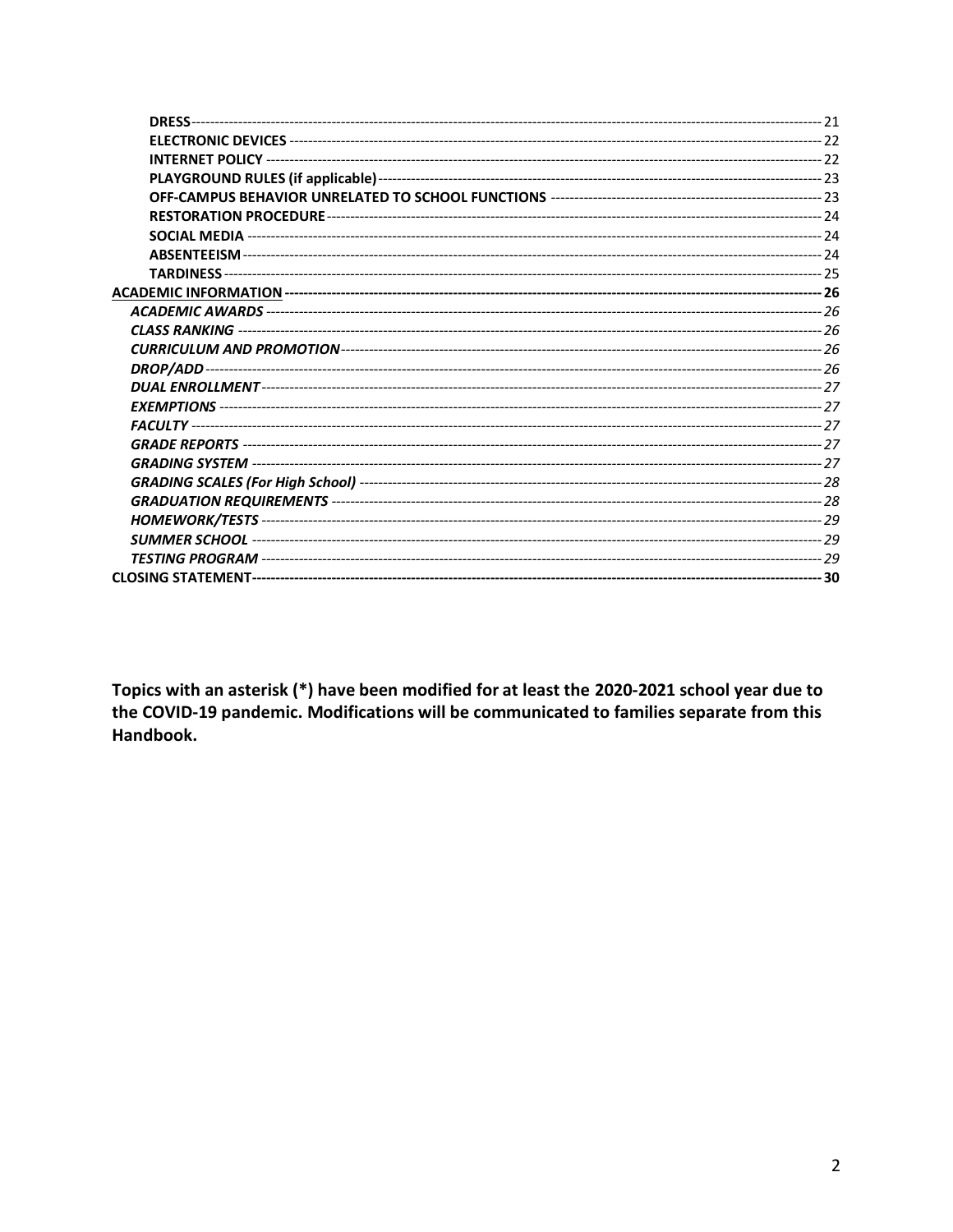# **SCHOOL HISTORY AND PURPOSE**

Crossroads Baptist Pre-School and Kindergarten was established as an extension and ministry of the Crossroads Baptist Church in 2002. Crossroads Christian School began to expand to a K-12<sup>th</sup> school in 2019.

The school exists to assist your family in training your children intellectually, physically, spiritually, and socially toward maturity and responsible independence (Luke 2:52). We view our school as an adjunct to the home and church—not a substitute.

Although we attempt to keep a warm, spiritual atmosphere of traditional, Christian values, we are an educational institution. Our ultimate purpose is to assist the family in producing wellrounded children who are excited about themselves, what they are doing, and are equipped with a biblical worldview that will guide them in their adult responsibilities.

The school consists of Child Development, Kindergarten, Elementary, Junior, and Senior High levels (3 years of age through the twelfth grade).

Crossroads Christian School admits students of any race, color, national, and ethnic origin to all the rights, programs, and activities generally accorded or made available to students at the school. It does not discriminate on the basis of race, color, national, and ethnic origin in administration of its educational policies, and athletic and any other school administered programs.

Crossroads Christian School is dedicated to helping each child fulfill his/her maximum growth potential physically, socially, cognitively and spiritually. Our program is designed to provide each child with an excellent academic education. We feel that each child is a gift and an individual, so our teaching staff will work to help each child to progress at their own rate.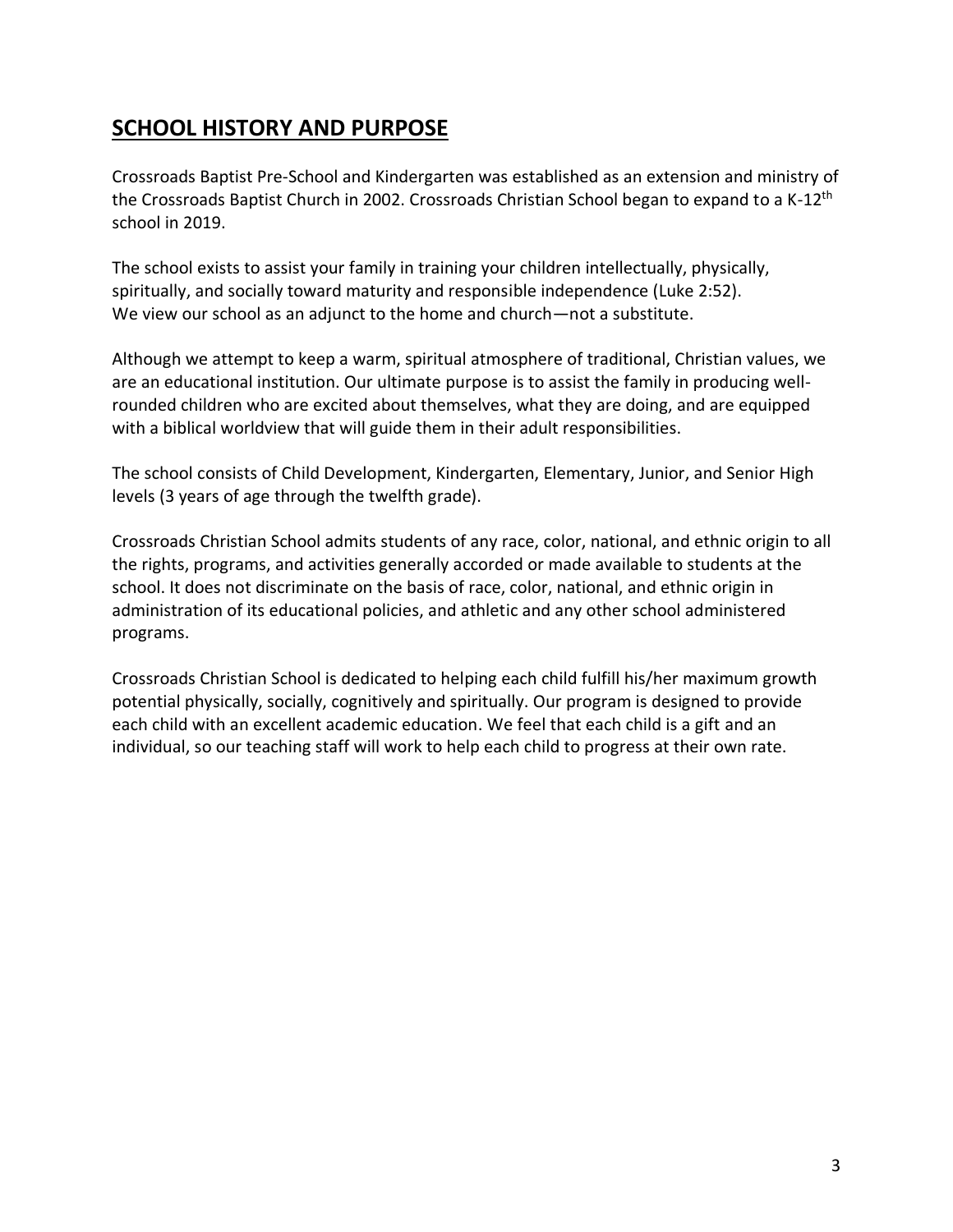# **SCHOOL OBJECTIVES**

#### *Spiritual Objective*

Each student will understand how to have a biblical relationship with God through salvation and experience a victorious Christian life by following God in submission and obedience to His will as revealed in the Bible.

#### *Communication Objective*

Each student will be able to communicate, express, and present himself or herself effectively in the areas of speaking, writing, technical skills, and listening.

#### *Character Objective*

Each student will demonstrate quality character traits in the areas of manners, respect, conduct, honesty, patriotism, and appearance.

#### *Study Skills Objective*

Each student will possess good study skills in the areas of listening, organization, following directions, completing assignments, and classroom time management.

The following expectations will be required:

- written presentations will begin in K5
- long range assignments will begin in the 3rd grade
- parent's signature on assignments through the 3rd grade
- complete independent effort (no parental assistance except for guidance) on assignments after the 4th grade

# **WHAT WE BELIEVE**

Crossroads Church was founded in 2001 with the vision of creating a church that people would love to attend and one that will continually impact the next generation for Christ. Though our methods have evolved over the years, the mission has always been to lead people to be fully committed followers of Christ. Our beliefs are founded and grounded in the Word of God, it is what and how we teach from our Sunday Services right down to our weekly Life Groups.

The following is a summary of our core beliefs. For a complete copy of our beliefs and Church Constitution please contact [info@todaysjourney.org.](mailto:info@todaysjourney.org?subject=Church%20Constitution%20request)

- We believe the Holy Bible was written by men supernaturally inspired by God.
- We believe there is one, and only one, living and true God.
- We believe the Holy Spirit is a divine person; equal with God the Father and God the Son and of the same nature.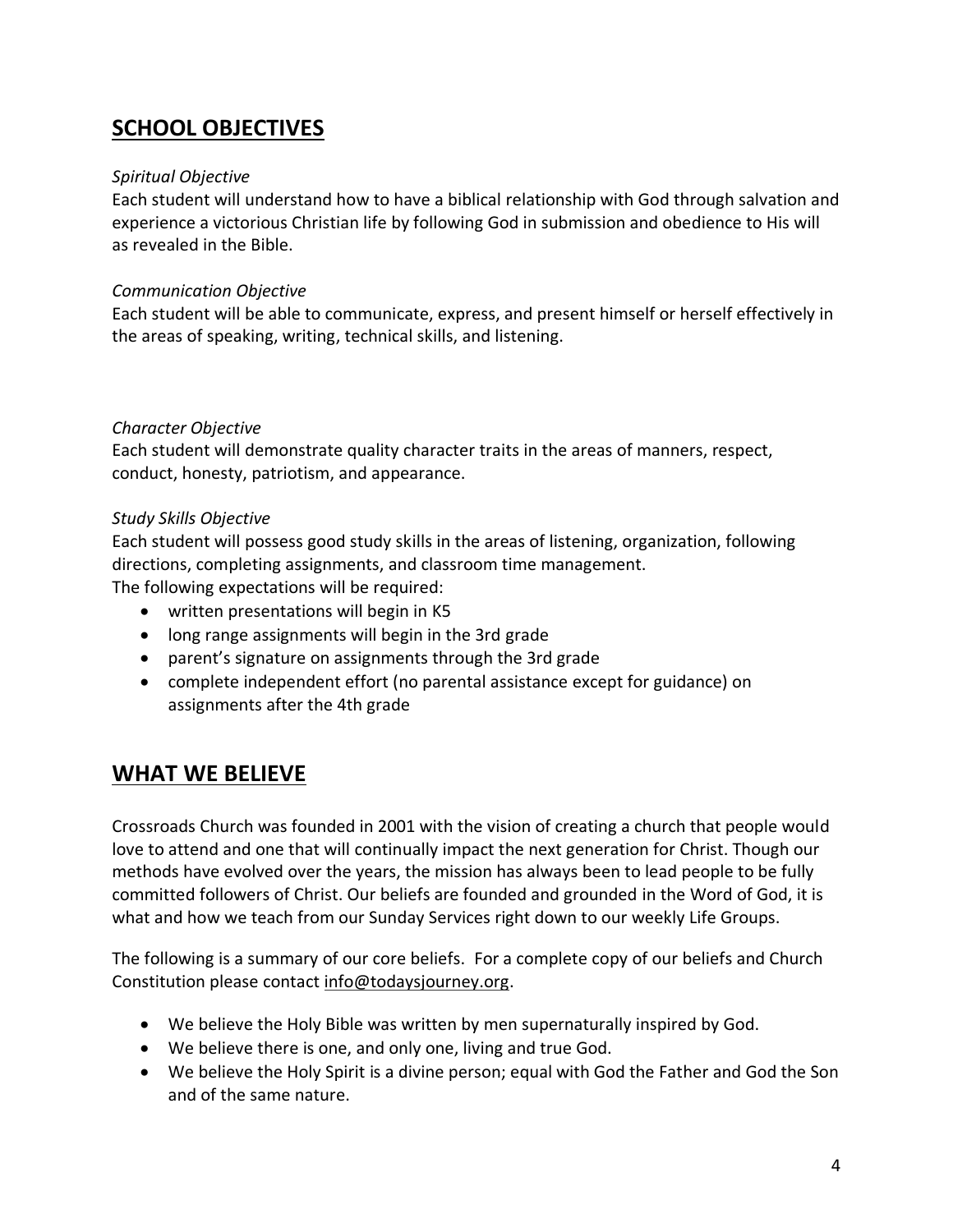- We believe Satan was once holy, and enjoyed heavenly honors; but he fell and after him a host of angels.
- We believe in the Genesis account of creation, and that it is to be accepted literally, and not allegorically or figuratively.
- We believe man was created in innocence, but by voluntary transgression fell from his sinless and happy state.
- We believe Jesus Christ was born of the Holy Spirit, in a miraculous manner of Mary, a virgin.
- We believe that the salvation of sinners is by grace through Jesus Christ, the Son of God.
- We believe that in order to be saved, sinners must be born again; that the new birth is a new creation in Christ Jesus.
- We believe that Christ rose bodily the third day.

The command to give the Gospel to the world is clear and unmistakable and this Commission was given to the churches.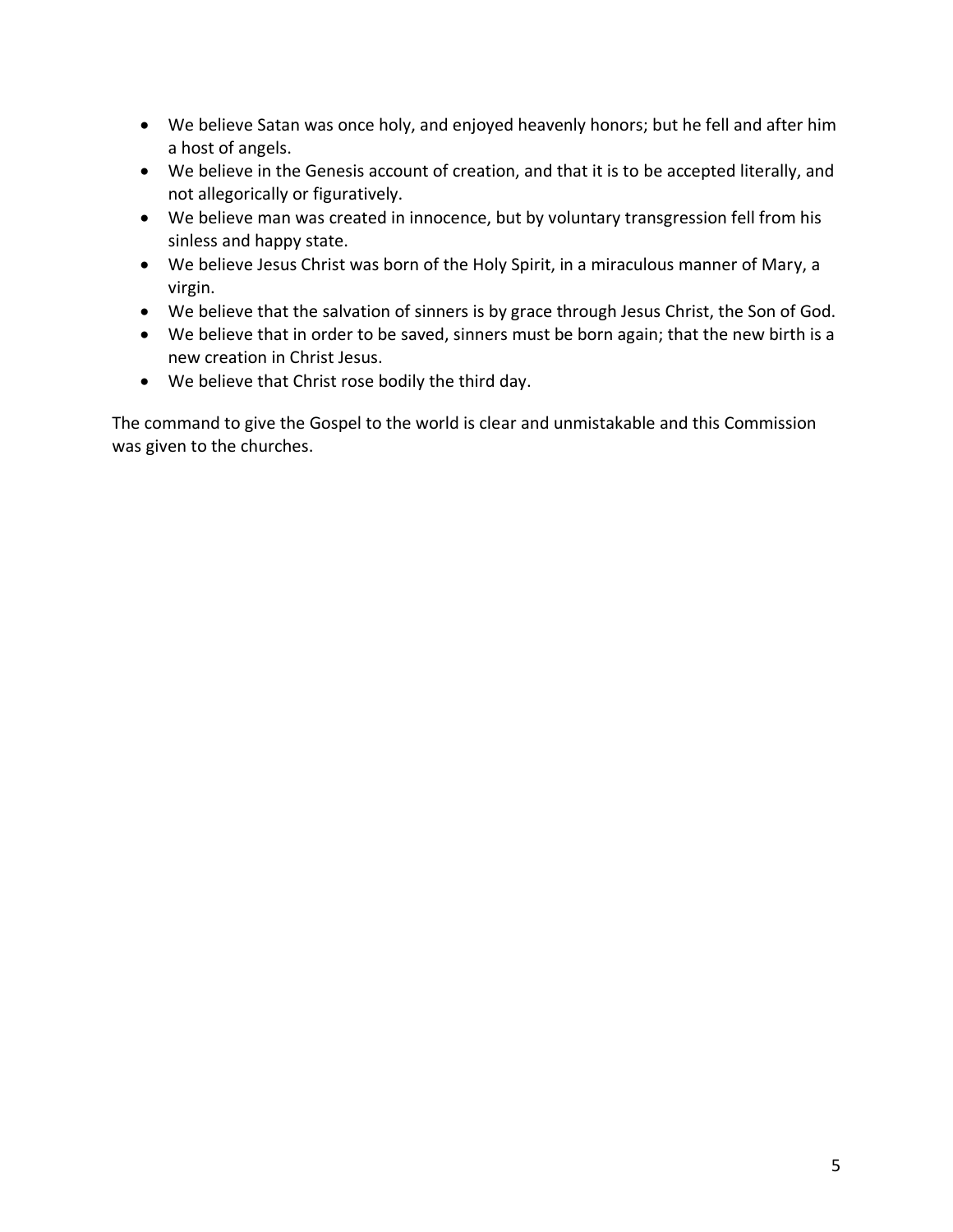# ADMISSION/ENROLLMENT REQUIREMENTS

- 1. Completed application on file.
- 2. Parent interview with administrator K-5<sup>th</sup> grades
- 3. Parent and student interview with administrator  $-6$ <sup>th</sup>-12<sup>th</sup> grades
- 4. Records from previous school(s).
- 5. Payment of Enrollment Fee and Book and Material Fee.
- 6. Payment of present month's tuition if enrolling after the official start of the school year.

# CRITERIA FOR NEW ADMISSIONS

- 1. Students who have been expelled from their previous school(s) or who have withdrawn to avoid such actions will be permitted to enroll on a probationary basis.
- 2. Students who have been expelled or asked to withdraw from Crossroads Christian School may only be considered for re-enrollment upon acceptable completion of the restoration program as described in the discipline section.
- 3. Students who have a history from their previous school(s) of discipline involving aggressive behavior, drug related offenses, weapons violations, immorality, or significant absenteeism/excessive tardiness will not be permitted to enroll.
- 4. Any students who are enrolled under false pretense or contribute to the case for enrollment by either providing false information or withholding significant information will surrender their opportunity to enroll or to remain enrolled.
- 5. An exception in the enrollment policy for one is not meant as an exception in the enrollment policy for anyone else.

# ADMISSION PROCEDURES

# RETURNING STUDENTS

Students who are presently enrolled at CCS will be given a chance to re-enroll each year before new students are accepted.

Remember, attendance at CCS is a privilege, not a right. Students must be in good standing with the school, and parents must demonstrate support for the school in order to have the privilege of re-enrolling at CCS. Current families that do not meet the previously mentioned criteria will be notified before the re-enrollment period begins and may be given an opportunity to reenroll on a probationary basis which will be discussed in a meeting with the school administration and the family. The re-enrollment period is held each year during the first two weeks of February.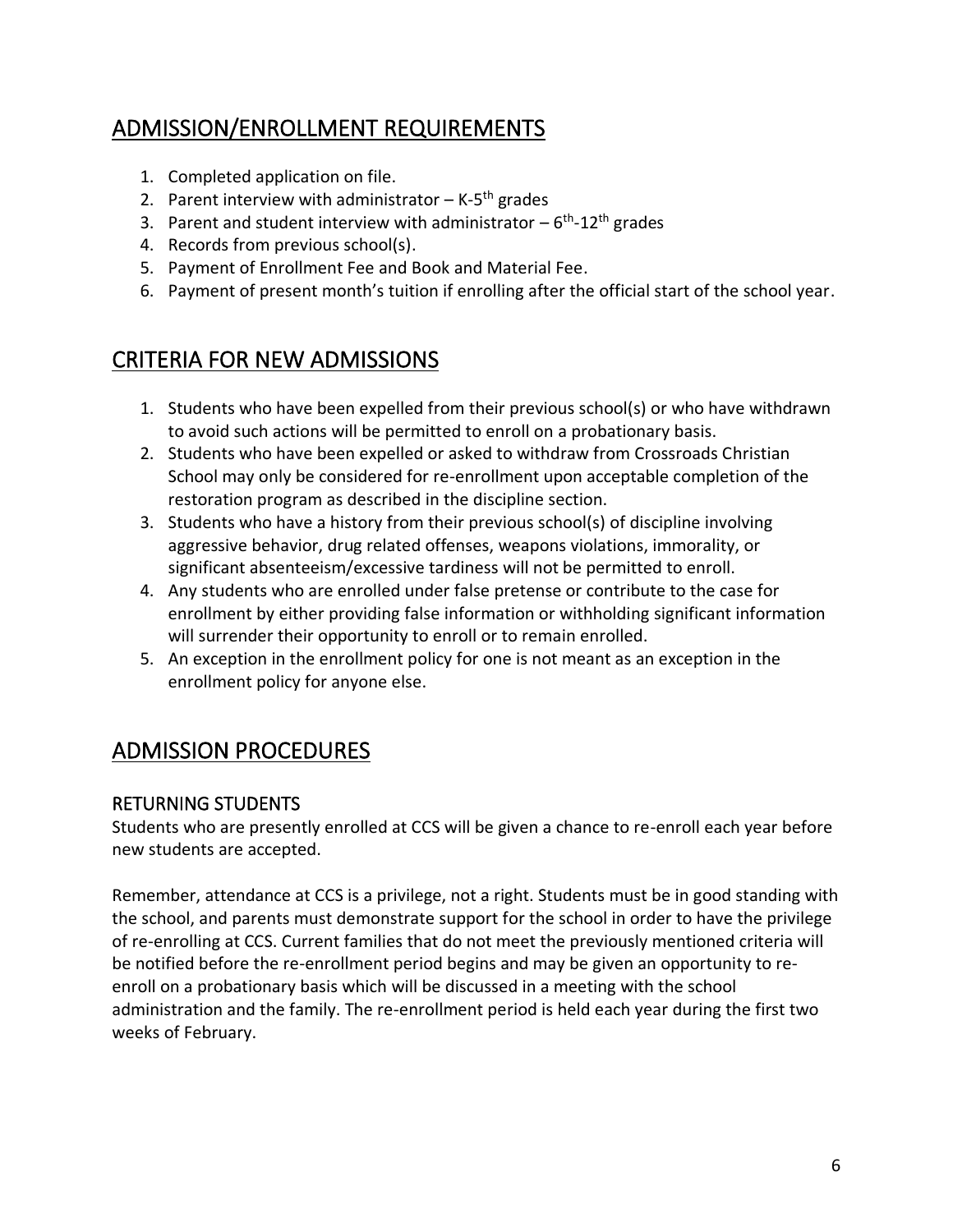# NEW STUDENTS

After re-enrollment, there will be a one-week enrollment period for Crossroads Baptist Church members to enroll, assuming there are vacancies.

Immediately following the one-week enrollment period for CBC members, enrollment opportunities will be open to the public, all things being equal, in order of the date of receipt of application.

WAITING LISTS will be considered as follows:

- 1. Families with additional children enrolled
- 2. Crossroads Baptist Church members
- 3. All others on a first come basis

# AGE REQUIREMENTS

Students must be 2 years & 9 months in order to be eligible for the K3 class. Students must be 4 by September  $30<sup>th</sup>$  in order to be eligible for the K4 class. Students must be 5 by September 30<sup>th</sup> in order to be eligible for the K5 class. Children must be toilet trained, unless there is a physical impairment. Students entering 1st grade must be six on or before September 30th.

# COMPLETING THE ENROLLMENT PROCESS

New students are not enrolled in CCS until all of the following have been completed:

- 1. Completed application and enrollment fee paid.
- 2. Submission of previous years standardized test scores, last report card, and brief description of curriculum from previous school\*
- 3. Receipt of completed recommendation from previous school for students entering grades 4-12.
- 4. Submission of birth certificate and up-to-date immunization record.
- 5. Parent (all grades) and student (grades 7-12) interview with CCS administrator.
- 6. Payment of Book and Supply Fee (Also, first month's tuition for students enrolling during the school year.

\*New students entering grades 1-3 may be asked to take a placement exam.

All students are accepted on probation for a period of six weeks. Students in grades 7-12 will be accepted on the following basis only:

- 1. Re-enrolling students who meet above criteria
- 2. New moves who meet above criteria
- 3. Church members who meet above criteria
- 4. Circumstances that substantiate a desire for a Christian education and is approved by the administration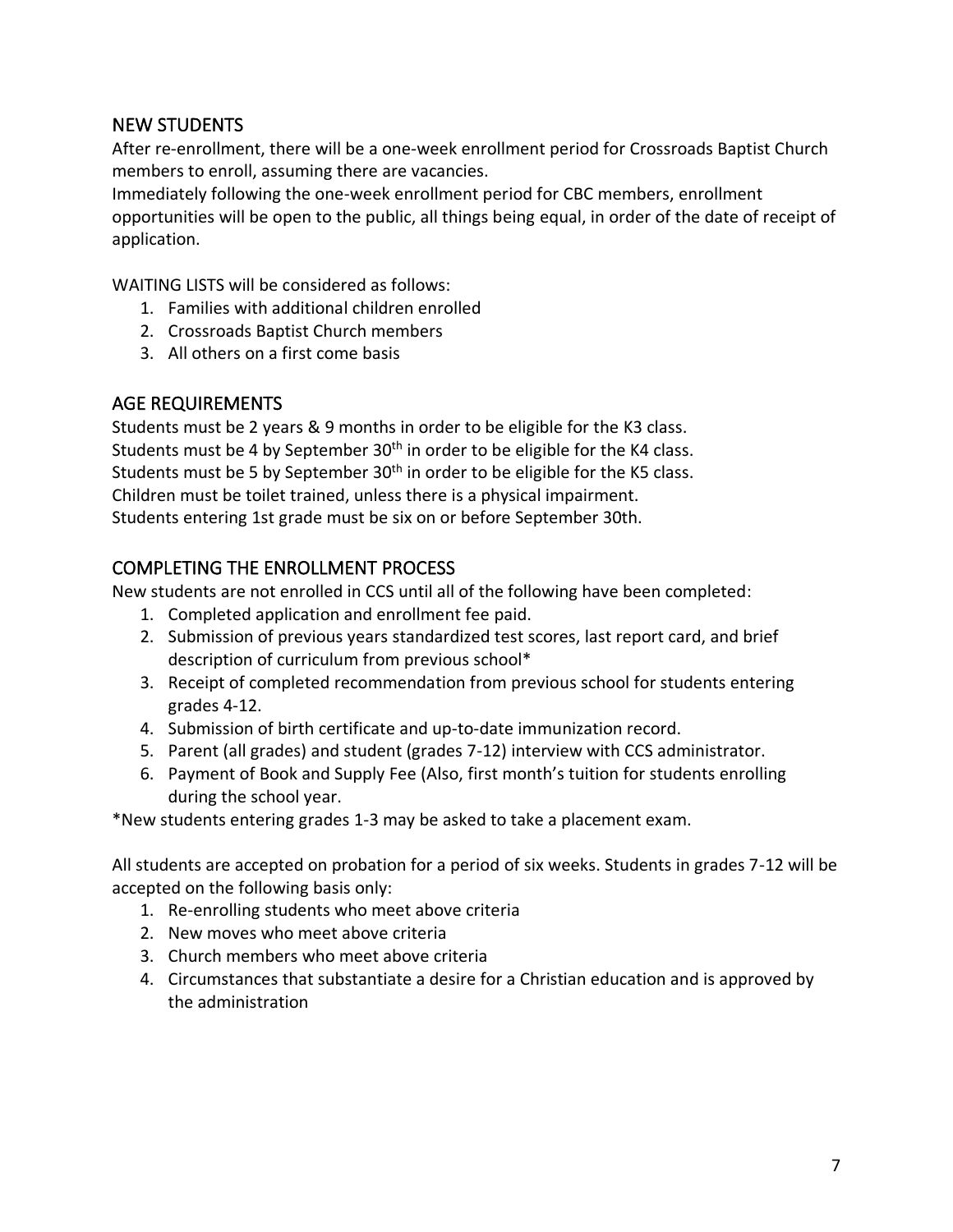# PAYMENT POLICIES

# TUITION POLICIES

Tuition will be billed on a 10-month schedule. For monthly accounts, tuition is due on the 1<sup>st</sup> of each month beginning on August  $1<sup>st</sup>$  and ending on May  $1<sup>st</sup>$ .

For yearly accounts, tuition is due in full by August  $1<sup>st</sup>$ . This type of account will receive a 5% discount for the year's tuition if paid in full by this date.

# ADDITIONAL FEES

Registration fees are due at the time of registering your child for school. Book Fees are due upon request, generally by October 1<sup>st</sup>, in order to receive your child's school workbooks in time for the beginning of the school year. Course fees may also apply.

# LATE FEES

If payment has not been received by the  $5<sup>th</sup>$  of the month on all monthly accounts, a \$15 late fee will be assessed on each account for each delinquent payment. If the account remains delinquent, a \$10 per week fee will be added. We reserve the right to review and terminate delinquent accounts within a reasonable period of time.

# RETURNED CHECKS

If a check is returned to CCS from the bank, a \$25.00 fee will be assessed on the account.

# ADDITIONAL PAYMENT INFORMATION

- In case of withdrawal from school, the full month's tuition must be paid if the student attends up to or after the  $15<sup>th</sup>$  of the month. Withdrawal prior to the  $15<sup>th</sup>$  will result in prorated tuition based on the days attended. No deductions will be made for absences.
- Report cards will be held if a student's account is not current at the end of the grading period (includes child care and all fees in excess of \$50). If using an online school management system, the account access with be turned off until the account is brought current.
- Applications for re-enrollment will only be accepted if the parent accounts are current. This includes tuition, child care, and other fees—not exceeding \$100. Re-enrollment fees are non-refundable.
- In order to practice or tryout for athletic teams for the next school year, the student must be re-enrolled for that year.
- Athletic Participation Fees must be paid prior to the first game of the season. Any child with an outstanding Athletic Fee will not be allowed to receive his/her game jersey.
- Tuition may be paid by bank draft, check, or cash. Make checks payable to CCS. Always get a receipt for cash. There is no charge for automatic bank draft. Contact the Business Office for assistance.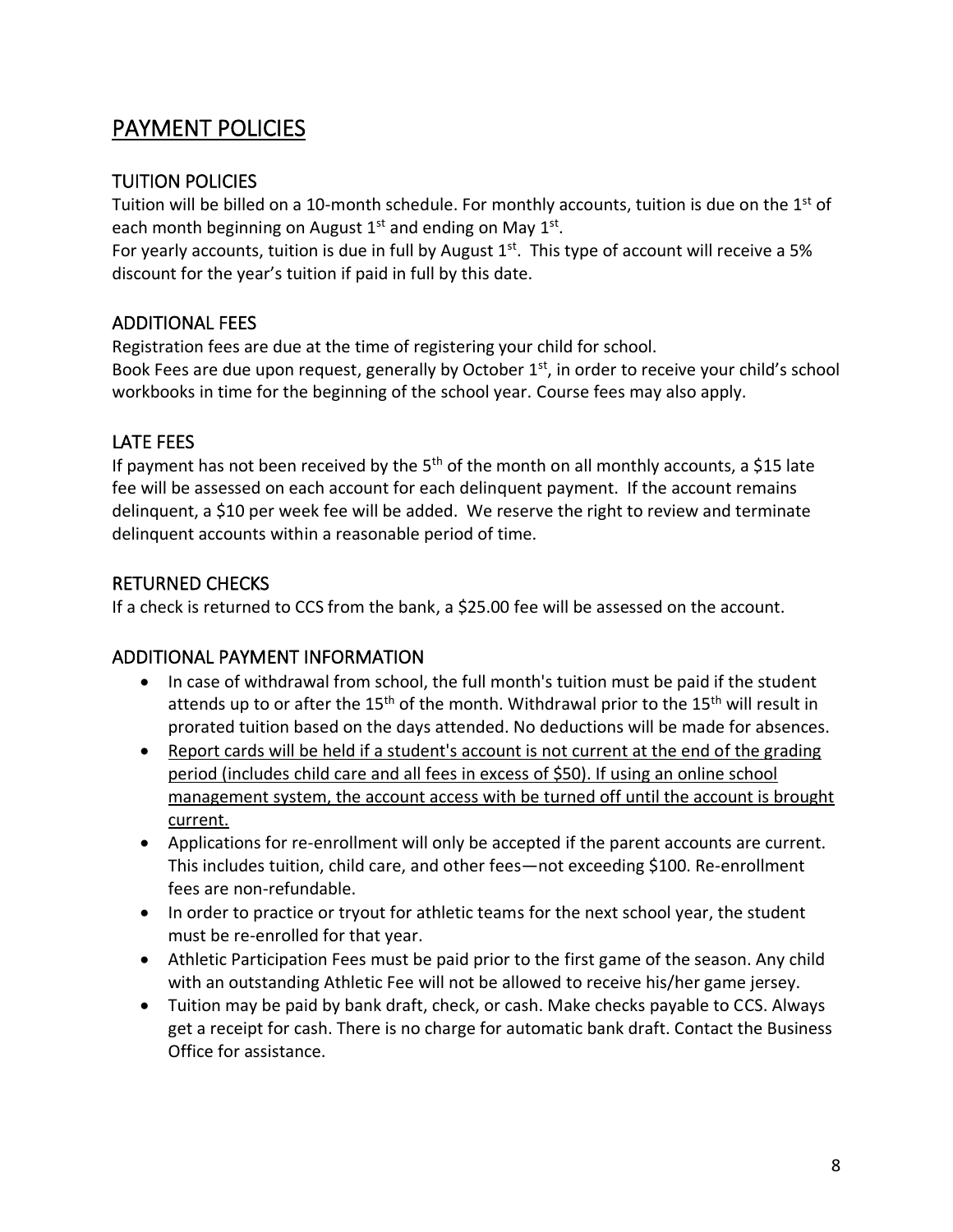# GENERAL INFORMATION

# AFFILIATIONS AND ACCREDITATION

We are an ACSI Member, and we will seek accreditation once the school application is approved.

# ARRIVAL AND DISMISSAL\*

All students will be transported by private vehicles to school. Morning arrival will consist of dropping students off at the entrance. Parents may walk their child to the classroom for the first week of school but after that time the students  $1<sup>st</sup>$ -12<sup>th</sup> will be expected to come into the building on their own or with an older student; K3-K5 parents may continue to walk their child to and from class.

At dismissal time, Elementary (1<sup>st</sup>-5<sup>th</sup>) will wait in line for their ride, parents will form a car line around the building on the property and not in the street. Middle and High Schoolers will be dismissed and allowed to walk to their parents/ride's vehicle. K3-K5 parents may park and come into the building to pick up their child.

Any person who comes to the school to pick up a student will be asked for a photo I.D. No person will be allowed to pick up a child unless they are named on your child's enrollment forms as an individual who is allowed to pick up your child. If you are unable to pick up your child and the individuals on the enrollment form are not able to pick up your child from school, please submit a dated, written note/email to your child's teacher detailing who will be picking up your child for that specific day. Again, this person will be asked for an I.D. before your child will be released to them. This is for the safety of all of our students.

# CLASS PARTIES

Kindergarten and Elementary classes have class parties during the holidays of Christmas and Easter and at the end of the year. They are to be simple and organized by the teacher and the classroom coordinator. Parents are welcome to participate; however, please do not bring any food containing nuts when providing snacks.

# PARTY INVITATIONS

CCS asks that parents and students not hand out party invitations during school hours. Parents, please see your child's teacher for a list of approved contact information if you would like to mail invitations to your child's classmates.

# COMMUNICABLE DISEASES

CCS desires to maintain a healthful school environment by instituting controls designed to prevent the spread of communicable diseases. The term communicable disease shall mean an illness which arises as a result of a specific infectious agent which may be transmitted either directly or indirectly by a susceptible host or infected person or animal to other persons. A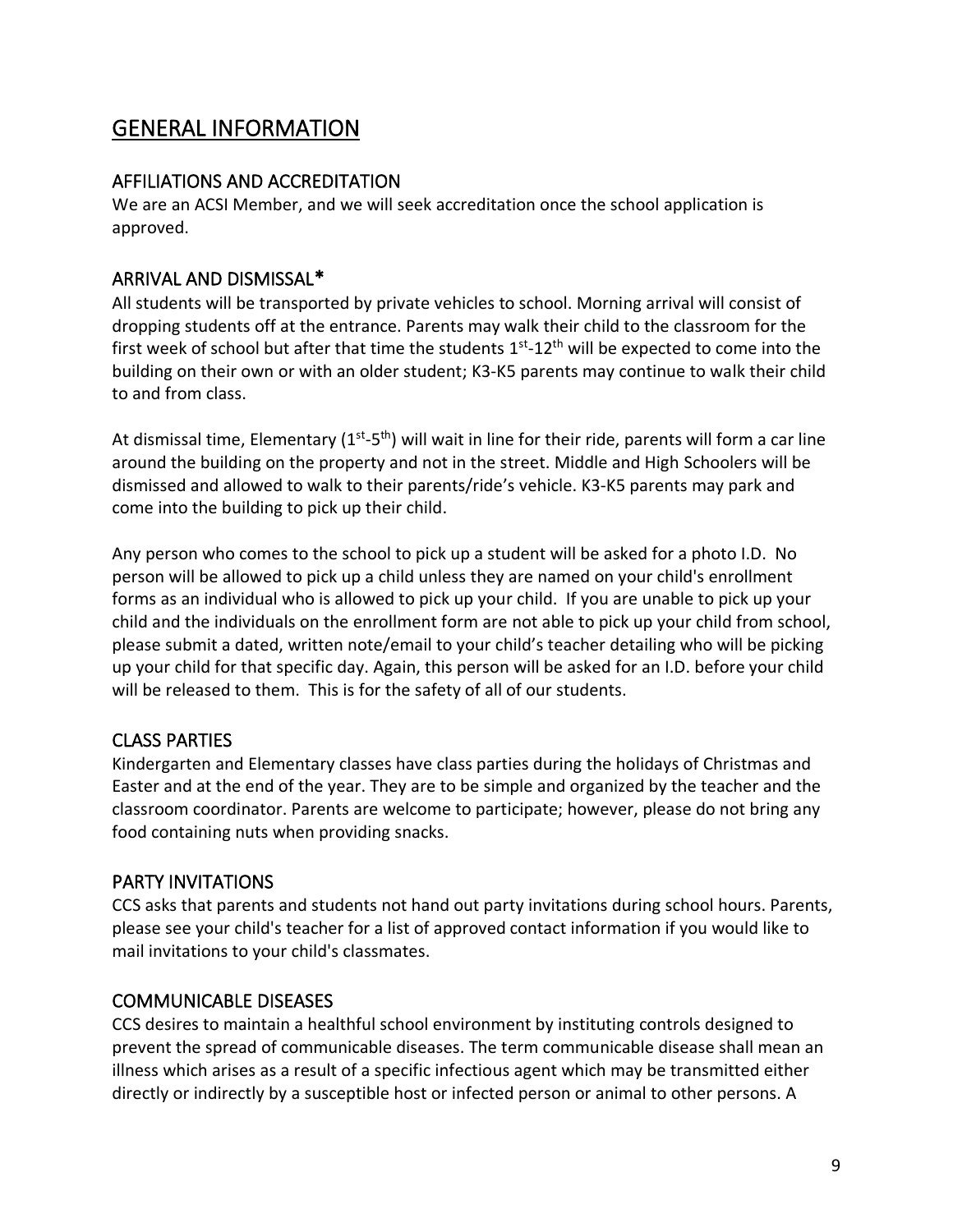teacher or administrative official who reasonably suspects that a student or employee has a communicable disease shall immediately notify the principal. See reportable disease handout in the office.

Any student or employee with a communicable disease for which immunization is required by law or is available shall be temporarily excluded from school while ill and during recognized periods of communicability. Students and employees with communicable diseases for which immunization is not available shall be excluded from school while ill. If the nature of the disease and circumstances warrant, CCS may require an independent physician's examination of the student or employee to verify the diagnosis of communicable disease. CCS reserves the right to make all final decisions necessary to enforce its communicable disease policy and to take all necessary action to control the spread of communicable diseases within the school.

# AFTER SCHOOL CARE\*

Our after school care facilities are available to our students in grades K3-12<sup>th</sup> for a reasonable rate. If interested, please call the child development office and make arrangements. The fees for the after school care service should be handled through the child development office.

# FIELD TRIPS

Field trips are taken at various times during the school year to places of educational interest. The students are to maintain the same behavior and dress that are required at school. However, there are some field trips that require "hands on" participation. Appropriate dress for these activities will be explained on the student's permission slip. Parents are welcome to serve as chaperones, but we ask that the same standards and dress required of students be kept. All chaperones must have a valid background check on file. Field trips are for the class members, not siblings. Please do not sign out children from other classes to go on these trips.

# FIRE DRILLS/EMERGENCY EVACUATION

The Fire Department requires that we have fire drills for the safety of all who are in our building. Fire drills will be conducted according to the regulations set forth by the Pelham Fire Department. Teachers are required to make sure that all of their students exit the building in an orderly manner. Attendance will be taken to assure all students/staff have exited the building safely. If necessary, parents/guardians will be called to pick up their child. In the event that there is a need to evacuate the property staff members will walk children to the parking lot at the medical building and wait for further instructions.

# LOST AND FOUND

Please see to it that your child's items are marked. Lost and found articles will be placed in the Lost & Found. Students are to check the Lost & Found before asking the office. Any article not claimed will be given to charity.

Students are cautioned not to bring large amounts of money or valuables to school. Students, not the school, are responsible for their personal property.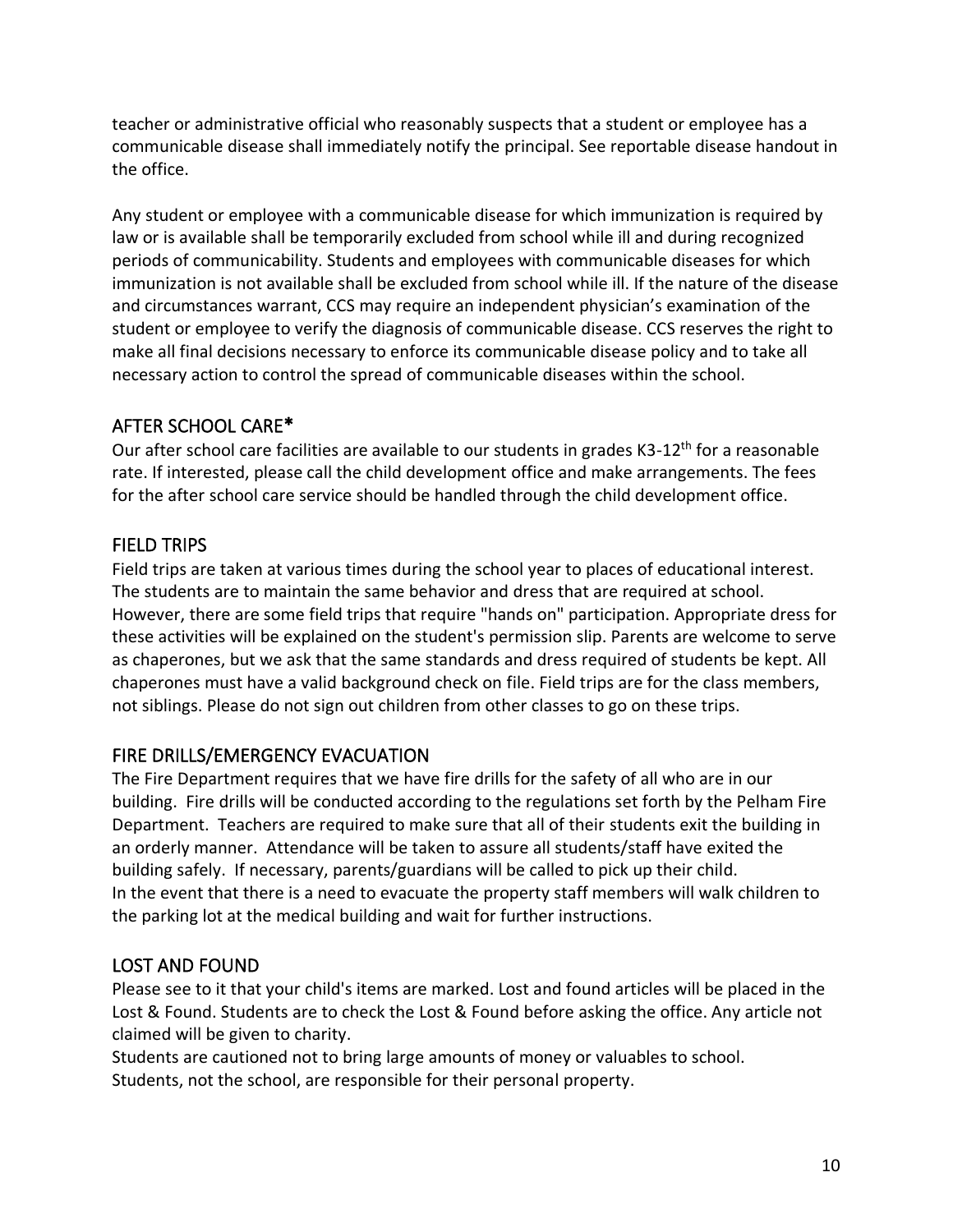# LUNCH

Students may bring lunch from home; microwaves will be available for warming up (not cooking) lunches.

# MEDICINE

Students are not to bring medicine to school. This includes over the counter drugs such as allergy medicine, acetaminophen (Tylenol), and ibuprofen (Advil/Motrin). The school office will not administer any medicine to students not having prior approval from the parents. Parents can give permission to the school office to administer medicine by completing the *Authorization for Administration Medicine Form*. Parents can find these forms in the CCS office. Please note that a portion of the Authorization for Administration of Prescription Medicine must be completed by your child's physician.

# PARENT-TEACHER CONFERENCES\*

All parents are welcomed in the school. However, when a visit is necessary, the parent must check in at the school office and obtain a visitor's pass. NO PARENT IS TO GO DIRECTLY TO THE CLASSROOM. Teachers are happy to arrange for such conferences at scheduled times; however, they should not be detained either before or after school unless a meeting has been scheduled for that time.

There are two Parent-Teacher Conference Days scheduled during the school year. See the school calendar for dates.\*

# **PHONES**

School phones are for business purposes. Students receiving phone calls at school will only be contacted if it is an emergency. Students may not have cell phones with them at school. They will place them in the office in the designated Phone Parking and may pick them up after the final bell of the day.

# RECORDS

Records requests and other documents needed from the school office will be processed and mailed within twenty-four hours of the written request. Student records will be kept locked in the office for security.

# SCHOOL CLOSING

On occasion, school may have to be closed due to inclement weather conditions or some other unusual factor. When this happens, please listen for school closing on the local TV stations, check Facebook and you will receive an email. We also have an Emergency Text system that parents may sign up to receive notices of emergencies or cancellations/delays. We will **generally** follow the Pelham School district.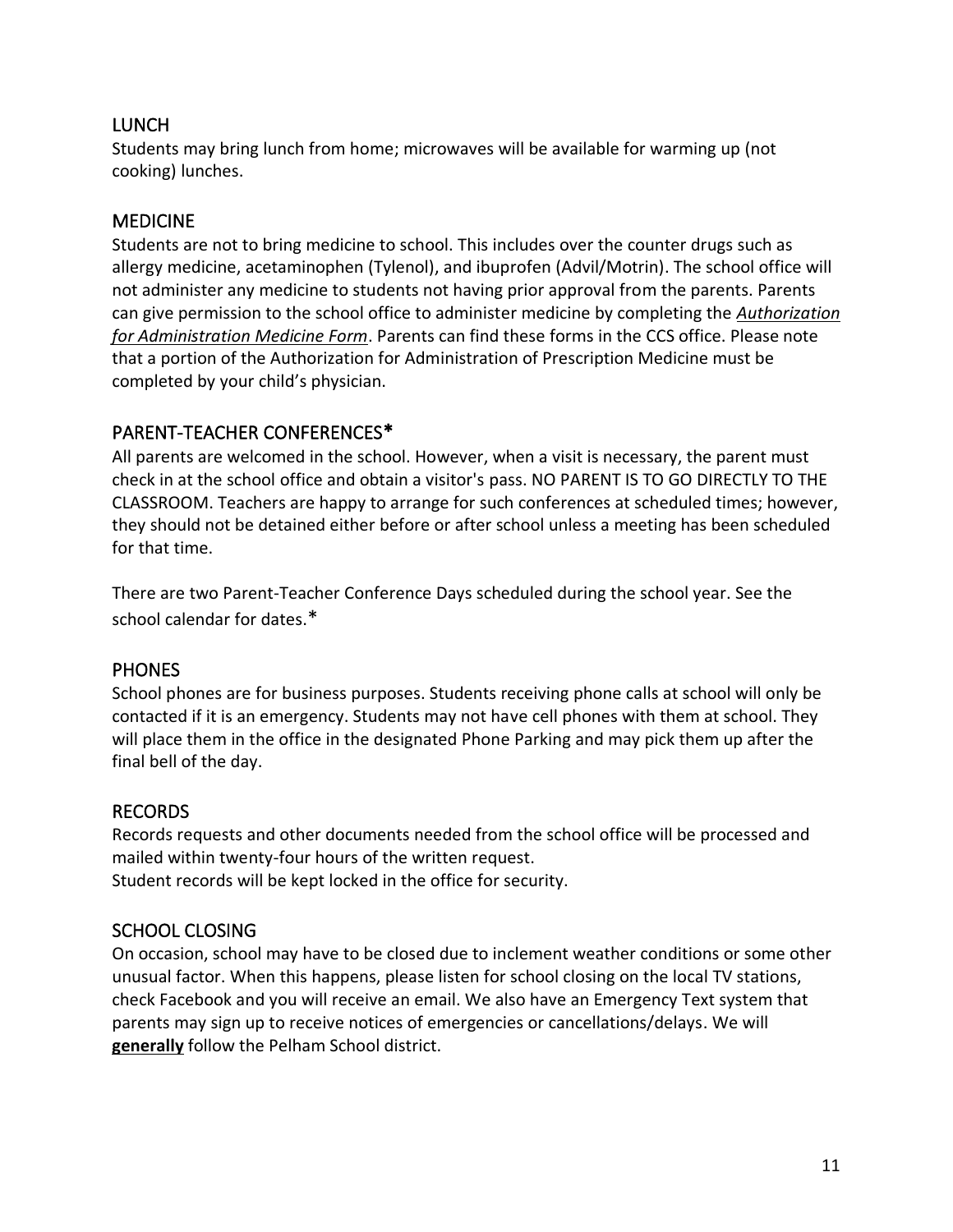# SCHOOL HOURS\*

Students who have not been picked by 3:15 pm will be placed in after school care and parents will be charged the "drop-in" rate for this service. See school office for details.

| 8:30 am-11:30 am |
|------------------|
| 11:30 am-2:45 pm |
|                  |
| 8:30 am-2:45 pm  |
| 8:30 am-2:45 pm  |
| 8:30 am-3:00 pm  |
|                  |

| <b>School Office Hours</b> |                                               |
|----------------------------|-----------------------------------------------|
| School Year:               | $8:00$ am-3:15 pm                             |
| Summer:                    | 9:00 am-12:00 pm Tues-Thurs or by appointment |

# SICKROOM

Students who are sent to the sickroom during school hours will be checked to determine whether or not they may remain at school. Students must have a pass from a teacher before being admitted into the sickroom. If a child is running fever, vomiting, or has an injury that we are not equipped to handle, the parents will be called to come and pick the child up from school. Due to limited sickroom space, we ask that you pick the child up within 20 minutes. If someone has not arrived within 20 minutes of the first phone call, you will be called again to make sure arrangements have been made for the child to leave school.

### **If a child leaves school (or is absent) because of illness, please be aware that he/she is not to return to school until his/her fever, nausea, or vomiting has been gone for a full 48 hours without medication**.**\***

# SIGNING OUT

Please reserve signing your children out for sickness or emergencies only. Students will be allowed to be signed out only by the individuals on their release permission form. A student may sign out for doctor's appointments with a note and phone call from one of his or her parents. CCS requires parents to sign students out in person for reasons other than emergencies and appointments. Also, remember that students in grades 7-12 must be in class for 40 minutes to be counted present for that class. Otherwise, it will count toward the ten allowed absences. Please keep the class schedule in mind when signing your children out of school.

The last thirty minutes of the elementary school day is a very busy time for students and teachers as they are wrapping up their school day. CCS asks that parents please refrain from signing students out of school during this time. Doing so can cause problems for others.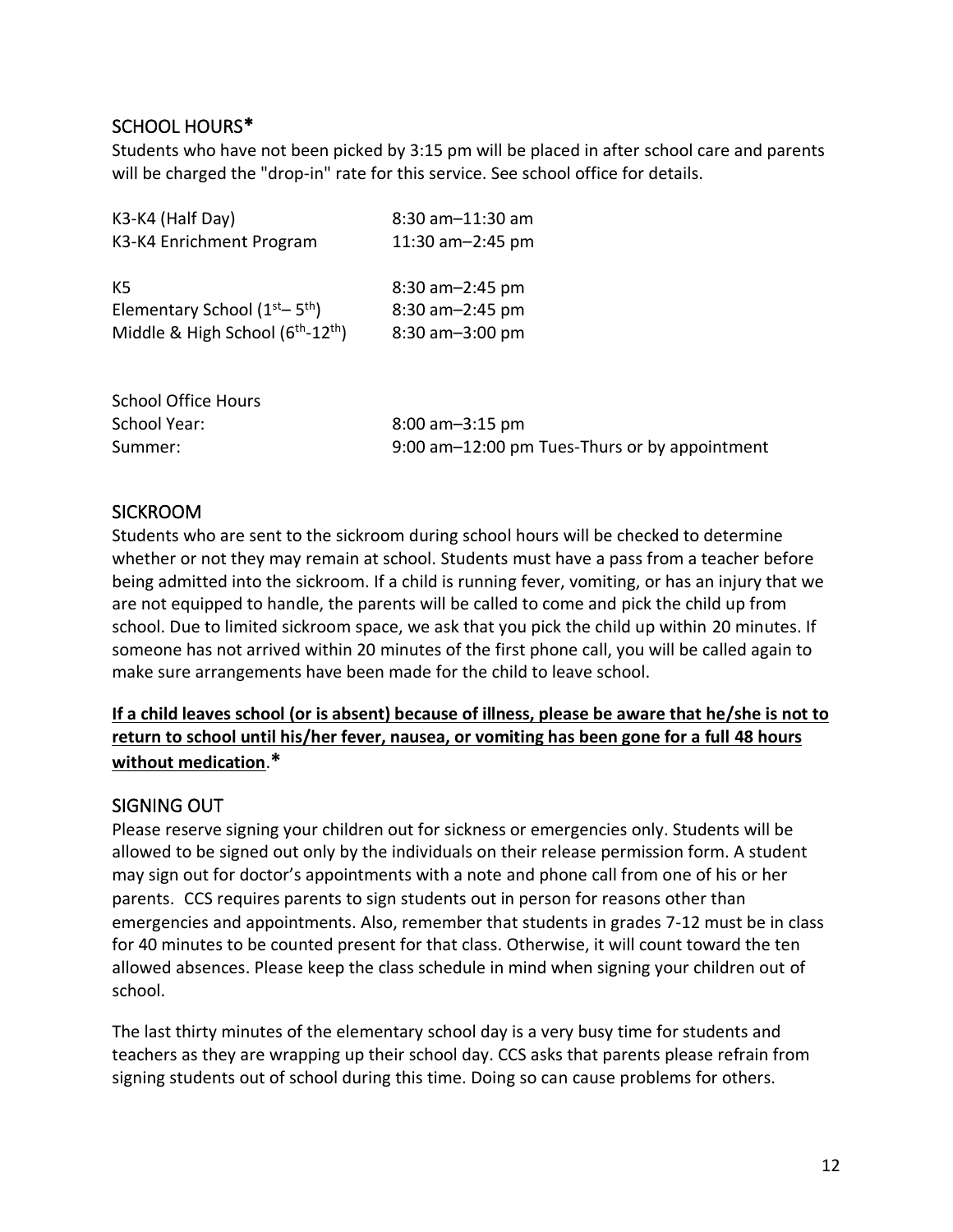# SNACKS/BIRTHDAY TREATS

We ask that parents please be aware of student food allergies and medical conditions when bringing a special snack or birthday treat to school. Before bringing any food item to the classroom, parents must check with the teacher concerning food allergies and special medical conditions students may have. As a rule of thumb, DO NOT BRING FOOD WITH NUTS! We strongly suggest bringing food items that are healthy such as fruit, popcorn, or sugar free items. For birthdays, parents may want to consider stickers, pencils, or something students could use in the classroom rather than a sweet treat.

# SOLVING PROBLEMS

At some time during a school year, a problem may arise with your child. Usually this problem can be solved with a simple phone call. We suggest that you follow this procedure in handling any problem that should surface:

- First, call the teacher or person directly involved.
- If the problem is not solved, then call the administrator.

We feel that this is the scriptural method of solving any difficulties. Of course, it is never appropriate to discuss any problem with other parents.

# VALUABLES

Valuables are the responsibility of the student. These include electronic devices such as tablets, cell phones, and calculators. Do not leave valuables unattended at school at any time.

# VISITORS

Visitors are welcomed at Crossroads Christian School. We ask that visitors come by the school office and sign in and receive a pass to be on the premises and conform to the dress and conduct standards of CCS. Student visitors must acquire permission from the school office one day prior to visit, and he/she must be a prospective student. Visitors are not allowed in the classrooms during instructional time unless prior permission from the administration has been granted.

# WITHDRAWAL AND DISMISSAL

Withdrawals from school must be made through the school office. The full month's tuition must be paid if the student attends up to or after the 15<sup>th</sup> of the month. Withdrawal prior to the 15<sup>th</sup> will result in prorated tuition based on the days attended. Records will not be released until a withdrawal form has been completed, all textbooks are turned in, fees have been paid, and accounts have been paid.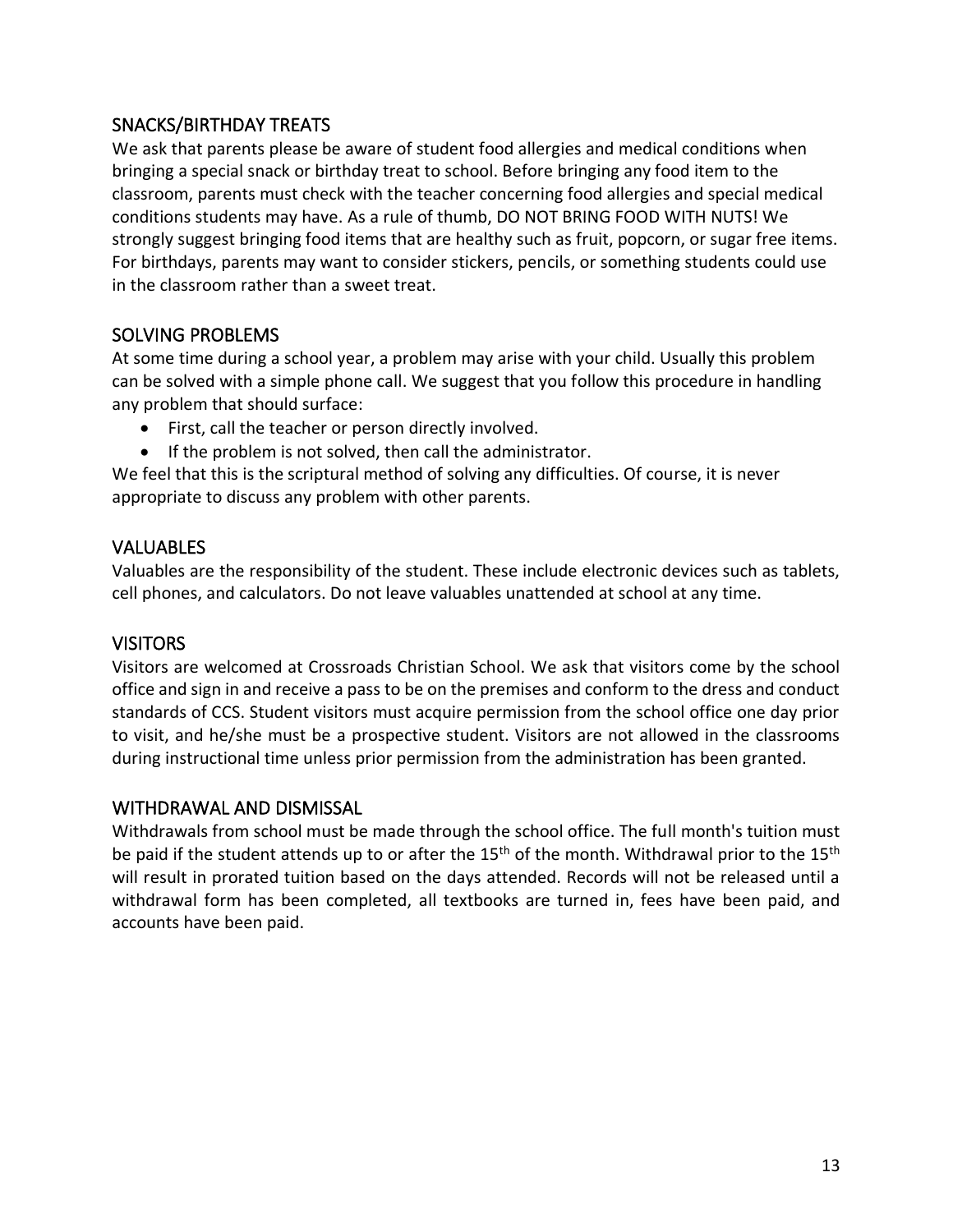# PHYSICAL/EMOTIONAL/SEXUAL ABUSE POLICY

New Hampshire State Law, RSA 169-C, the Child Protection Act, states that any person who has reason to suspect that a child under the age of 18 has been abused or neglected must make a report to the Division for Children, Youth, and Families (DCYF). Teachers must immediately report the suspected abuse, to the division for children, youth and families at 1-800-894-5533 then notify the School Administrator that a report was made to DCYF. Child abuse may be physical, emotional, or sexual abuse. Child neglect can take many forms.

**Physical Abuse** may result in harm to a child caused intentionally or by non-accidental means. Examples may include: bruises, welts, human bite marks, bald spots, burns, cigarette burns, immersion burns, fractures, lacerations, or abrasions.

**Emotional Abuse** is psychological injury to a child indicated by excessive belittling, berating, name-calling, and emotional difficulty when the parent does not secure needed psychological treatment for a child.

**Sexual Abuse** is improper sexual conduct with a child or any form of exploitation with a child. This may include sexual victimization among children, pornography, or incest.

**Neglect** is the failure to provide a child with basic needs of food, clothing, shelter, hygiene, medical attention, control, supervision, or education as required by law. Examples may include: abandonment, and parental drug and alcohol abuse.

If there is any suspicion that a child is being abused and/or neglected in any of these ways, we are required by law to report these concerns immediately to DCYF Central Intake Unit. RSA 169-C: 30 require that an oral report be made immediately and permits DCYF to request a written report within 48 hours.

RSA 169-C: 38 require DCYF to report cases of sexual abuse or severe physical abuse to Law Enforcement.

We are committed to work with the DCYF and Law Enforcement officials on these cases.

**Sexual Misconduct Prevention Policy** at CCS is in place to ensure the overall safety of all children. No child shall be alone in a classroom, bathroom etc. with any adult behind closed doors. Classroom doors will be left open any time a child is alone with a staff member. When a child needs assistance in the bathroom, the bathroom door will also remain open while a staff member is with the child. Children will be under direct supervision of either a staff member or an approved substitute teacher. Under no circumstance will a non-staff member (i.e. a community or parent volunteer) be left alone with children enrolled in our program.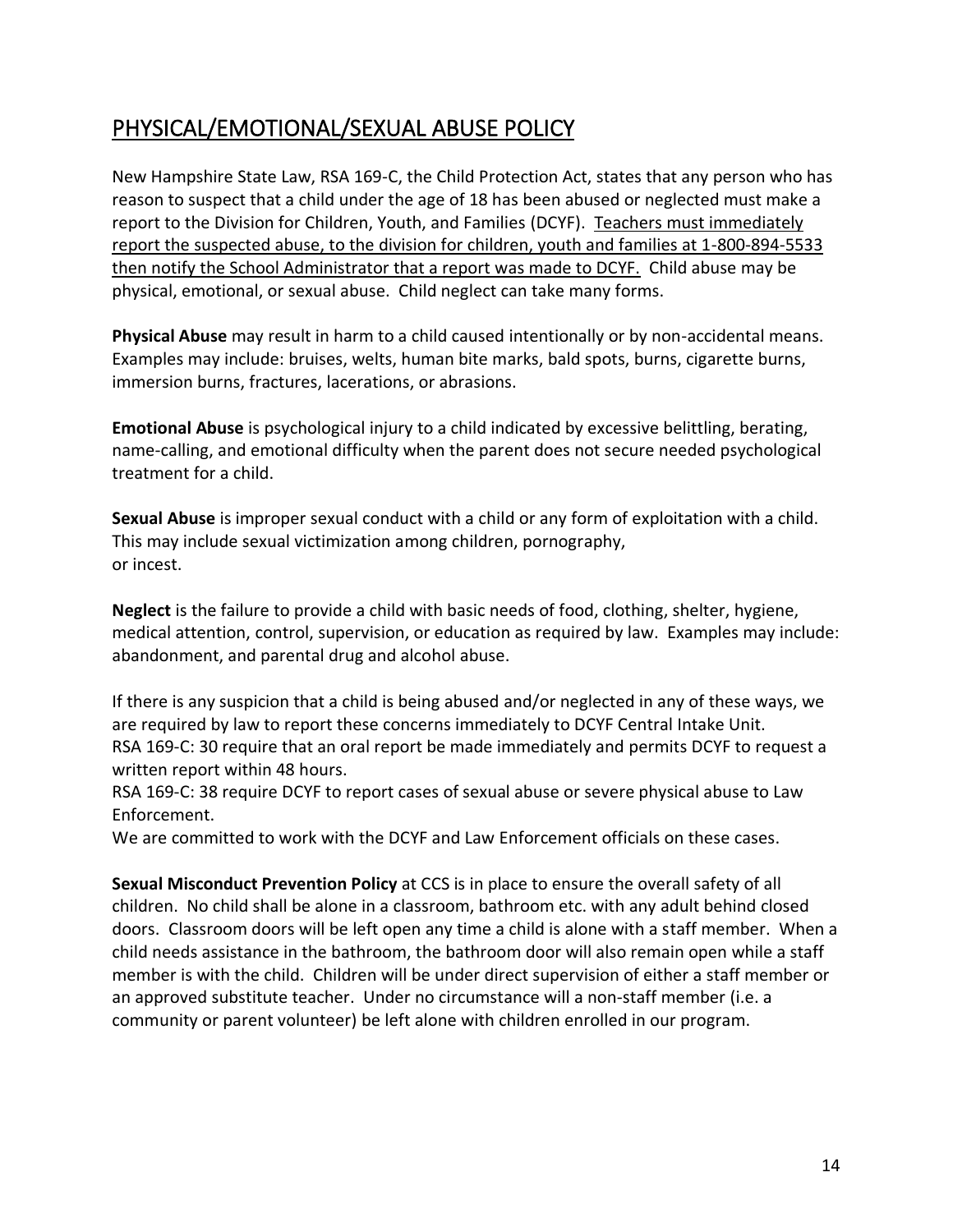# STUDENT BEHAVIOR AND DISCIPLINE PHILOSOPHY

# STANDARDS OF CONDUCT

Crossroads Christian School holds that the Bible is the infallible, divine Word of God and that salvation by faith in Christ is the initial step in the Christian life. There is adequate biblical basis for the idea of spiritual growth into the image of Christ (Romans 8:29), which is the work of the Holy Spirit (II Corinthians 3:18). This growth begins with the initial act of saving faith and continues through life. The Holy Spirit makes the Christian conscious of the biblical demands for a holy life which fulfills both God's moral law and high law of love (Matthew 22:37-39; Romans 13:8-10; Galatians 5:14). The result is a life consecrated unto God and separated from worldly activities. CCS must, therefore, provide an environment conducive to the spiritual growth and development of young people. A standard of conduct based on the following Biblical imperatives is necessary to provide such an environment. All student activities and conduct must be subordinated to Biblical standards. A sense of the need for spiritual growth in our students has led CCS to adopt the following standards which are conducive to the environment that will promote the spiritual welfare of all students.

CCS, therefore, expects each student:

- to refrain from participating in worldly activities such as swearing or indecent language, visible body piercing or tattoos, smoking, possession or use of alcoholic beverages, drugs, or tobacco, involvement in the occult, gambling, and stealing
- to refrain from participating in pornography, premarital sex, and homosexuality. In as much as CCS is a ministry of Crossroads Church, this policy is based upon and consistent with the Constitution and By-Laws of Crossroads Church. It states: "We believe that God has commanded that no intimate sexual activity be engaged outside of a marriage between a man and a woman. We believe that any form of homosexuality, lesbianism, bisexuality, bestiality, incest, fornication, adultery, and pornography are sinful perversions of God's gift of sex. We believe that God rejects any attempt to alter one's gender by surgery or appearance. We believe that the only legitimate marriage is the joining of one man and one woman." (Gen. 2:24; 19:5, 13; 26:8-9; Lev. 18:1-30; Rom. 1:26-29; 7:2; I Cor. 5:1; 6:9; 7:10; Gal. 3:28; Eph 5:22-23; Col. 3:18; I Thess. 4:1-8; I Tim. 2:8- 15; 3:4-5, 12; Heb. 13:4)
- to refrain from harassment, fighting, violence, racial comments or actions, or threats of any kind regardless of provocation; public disruptions or exhibitionism in any form, promoting division or a divisive spirit through symbols, pictures, writing, flags, banners, slogans, gang related items, or any divisive activism
- to maintain Christian standards in courtesy, kindness, honesty, morality, and dress

Students are expected to abide by these standards throughout their enrollment, whether at home, school, or elsewhere, and regardless if school is in session. Students found to be out of compliance or harmony with CCS Standards of Conduct will be subject to administrative withdrawal. Any student who has been arrested by public law enforcement authorities will be suspended until such time as that student is adjudicated either guilty or not guilty. Any student who is adjudicated guilty will be transferred out of CCS.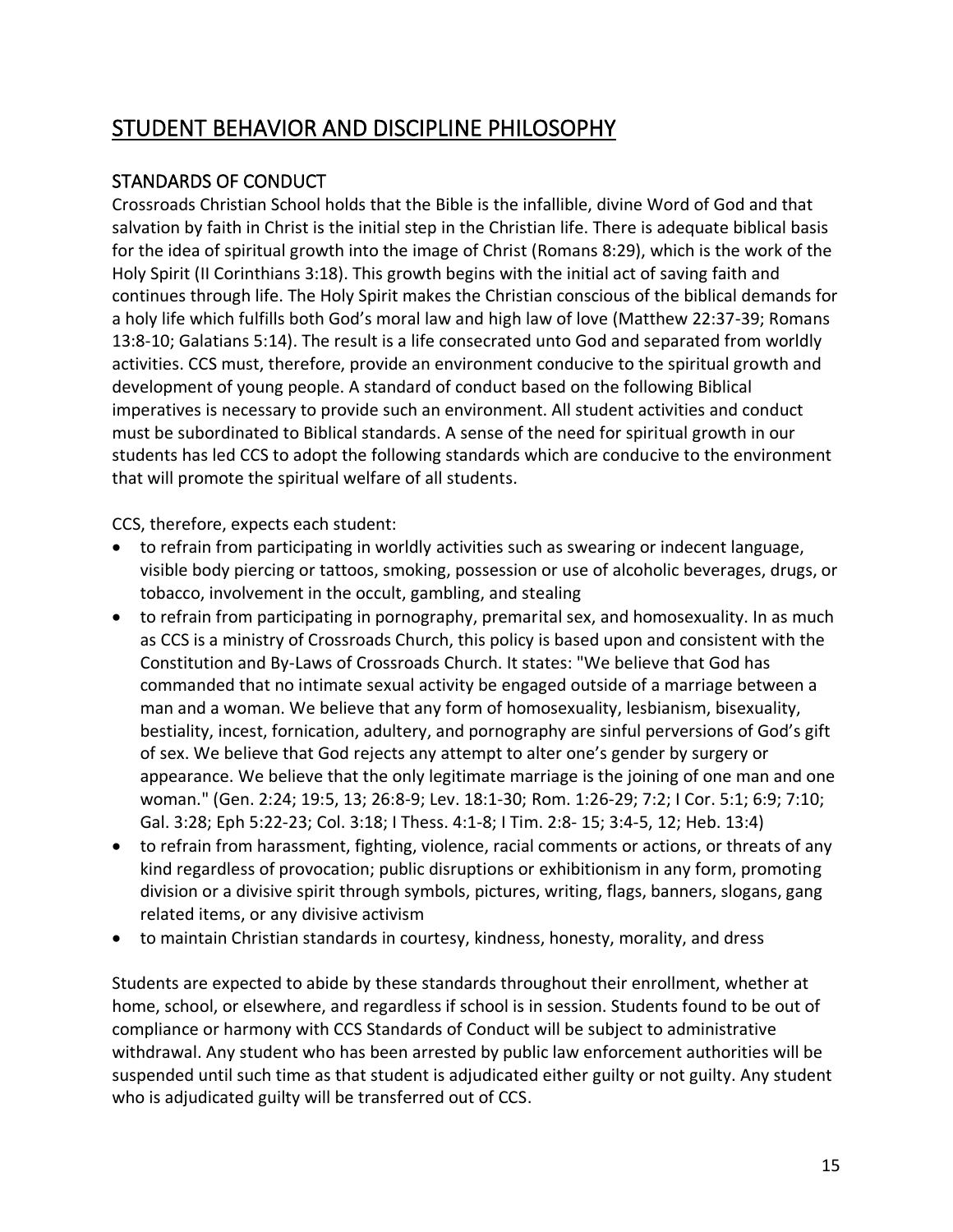CCS has open enrollment and therefore some of our students may not be Christians; however, our desire is to see all of our students become Christians. Whether or not a student has made a personal decision to be a Christian, each student will be expected to abide by these Standards of Conduct and maintain Christian standards.

Although CCS institutional policies may differ from personal family rules, we expect our students and their families to willingly comply with school rules and to encourage one another to do the same. Rules generally are established for two reasons: either based directly or indirectly on a command or principle of Scripture, or simply for the sake of orderliness and consideration for one another while functioning within a large school family.

### DISCIPLINE POLICY

The goal of Crossroads Christian School is to provide the best possible learning environment in a Christian atmosphere. Believing that discipline is necessary for the welfare of the student as well as the entire school, each teacher is given the responsibility of enforcing classroom regulations in the manner which the administration feels is in accordance with school policy and in light of Christian principles of discipline as set forth in the Scriptures. Since the teacher is responsible to maintain appropriate classroom behavior, it becomes necessary to correct any behavior that hinders the teacher or students in the classroom. Students are expected to abide by the Biblical principle, "Do unto others as you would have them do unto you."

The Discipline Policy for CCS will first consist of the student's teacher speaking to him/her about misconduct in the classroom/playground. If, after speaking to the child the misconduct continues, the student will be asked to sit out of an activity for an appropriate amount of time in order to think about what the teacher has spoken to him/her about and attempt resolution. If after that time the problem still exists, the student will be taken to the School Administrator who will then speak to the child about the misconduct in order to correct the problem. If necessary, the student's parents/guardians will be called in to discuss the problem with the School Administrator and Teacher. Under no circumstances will corporal punishment be used. All parents will sign an understanding of the expulsion policy at time of registration.

When misconduct occurs, corrective measures will be used to help the student change his/her behavior and attitude. Examples of typical corrective measures are student-teacher conference, one-hour detention after school, or parent-teacher conference. Students can be assigned work detail as well as be suspended or expelled for excessive accumulations of detentions or for failure to report to detention.

Actions that threaten or harm another individual's ability to function rightly and safely will require further corrective measures. Therefore, student engagement in activities such as lying, stealing, disrespect, cursing, cheating, vandalism, gang-related activities or symbols, or immoral lifestyles including sexual behavior may be grounds for expulsion. Although this list of infractions is not exhaustive, it represents behavior that is not acceptable.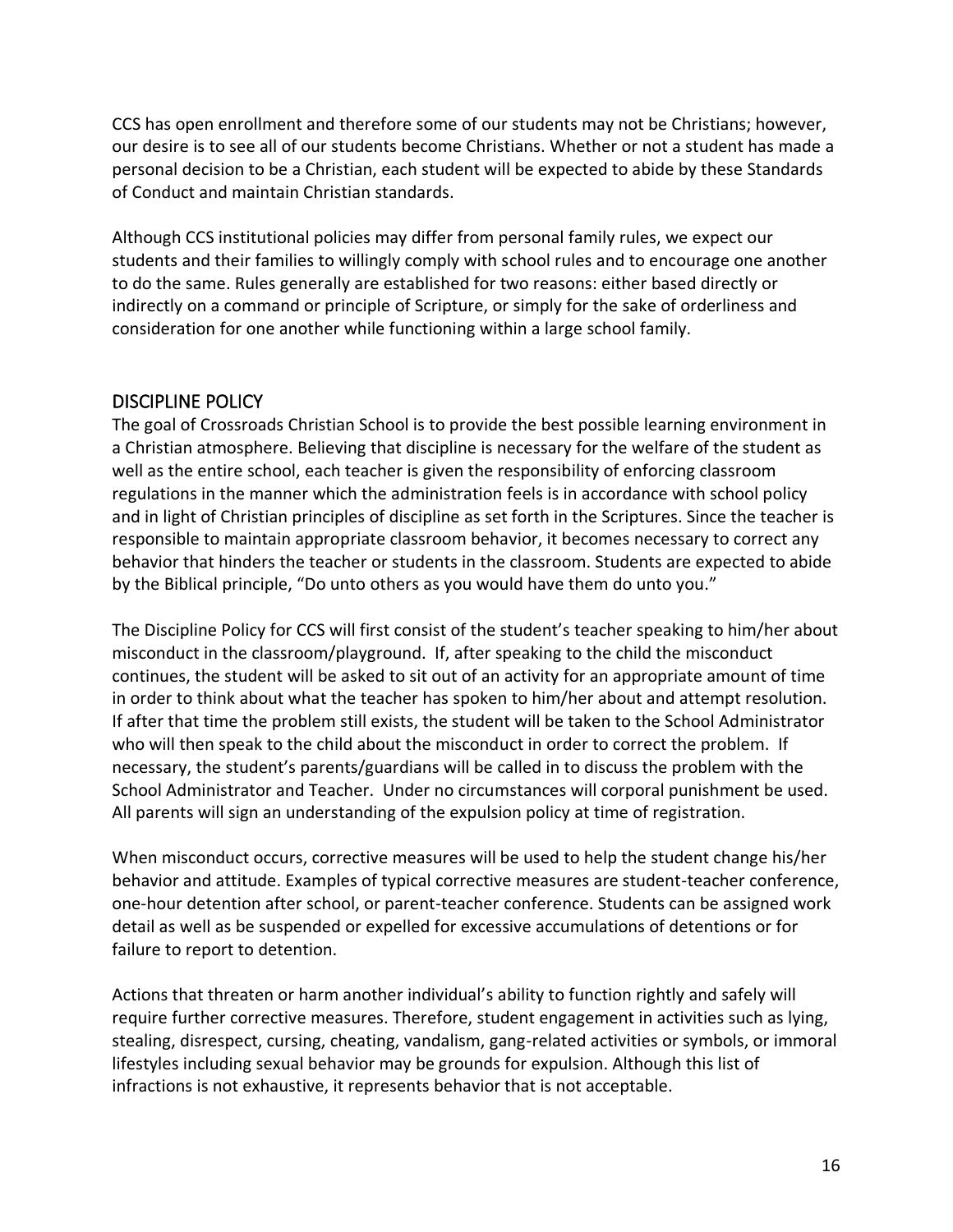CCS has adopted a "zero tolerance" policy toward bullying, violence, fighting, or threats of any kind. This includes possession of anything that could be used as a weapon. Students may be expelled for any action or statement associated with violent behavior including a joke which could be interpreted as a threat. Students' lockers, book bags, or other storage areas are subject to search, upon reasonable suspicion, for prohibited or illegally possessed substances or objects. The administrative committee will make decisions regarding suspensions and expulsions.

A sense of the need for spiritual growth in the light of Biblical principles has led CCS to adopt Standards of Conduct which are believed to be conducive to the environment that will best promote the spiritual welfare of the student. Students are expected to abide by the Standards of Conduct throughout their enrollment whether at home, school, or elsewhere. Students will not be admitted to class without a signed Standards of Conduct agreement on file at the school. Please feel free to consult with the office about any problem or question that concerns the welfare of students. It is the desire of the administration and faculty to be of service to both parent and student; each teacher welcomes a visit from any parent. We do urge, however, that such visits be made by appointment with the teacher at a convenient after-school hour.

Full cooperation is expected from both student and parents in the education of the student. If at any time the school feels that this cooperation is lacking, the student may be requested to transfer out. Also, if the student's behavior or attitude indicates an uncooperative spirit or one that is out of harmony with the spirit and standards of CCS, whether or not there is any definite breach of conduct, he may be requested to transfer out.

CCS is above all else a Christian institution in both philosophy and practice. We firmly believe there is no place at CCS for worldly practices or divisions so common among other institutions. Therefore, any student who promotes division or divisive spirit through secret clubs, symbols, pictures, writing, flags, banners, slogans, or any divisive activism is out of harmony with the standards and Christian philosophy of CCS and may be withdrawn or refused re-enrollment at the discretion of the administration.

# EXPLANATION OF DISCIPLINE CONSEQUENCES

#### *Administrative Conference*

The student will be suspended out of school effective at the end of the day on which the violation occurred and will continue until a parent accompanies the student back to school. Reinstatement will consist of a conference with an administrator. If the conference is held before any extra-curricular activity or class the next day, the student will not suffer any loss of participation/credit. NOTE: Phone calls or letters will not be accepted.

#### *Out of School Suspension (OSS)*

Parents must understand that OSS is intended to be a disciplinary action, not a day of vacation. The student will receive a list of assignments that must be completed before he or she returns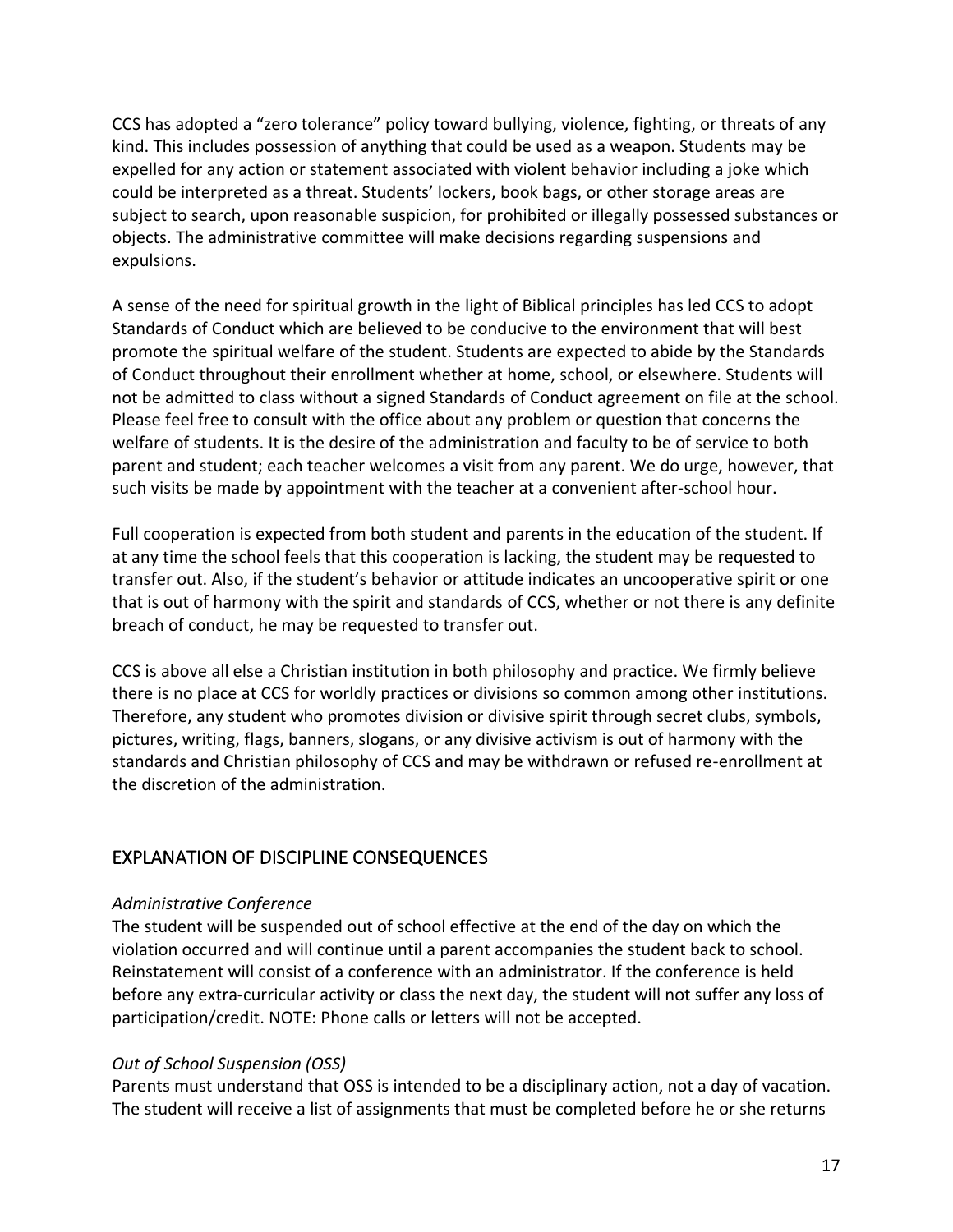to school. The student will be responsible for making up any test, quiz, or project that was missed due to the suspension. Students having served three days of Out of School Suspensions will have to appear before an Administrative Committee before returning to class.

#### *Probation*

Strict behavioral guidelines will be issued to the student by the administration, and any deviation from this may lead to expulsion from school.

#### *Parent Conference*

Parents will be notified on a disciplinary slip to call the appropriate administrator. It is the parent's responsibility to call by the end of the following school day.

#### *Administrative Committee Hearing*

The committee will be composed of CCS administrators. The committee may be called to hear and rule on matters that deal with the possibility of expelling students.

Attendance at CCS is a privilege and not a right. Students forfeit this privilege if they do not conform to the standards and ideals of work and life of CCS.

# EXPULSION POLICY

Unfortunately, there are sometimes reasons we have to ask that a child be removed from our program; either on a short term or permanent basis. We want you to know we will do everything possible to work with the family of the child(ren) in order to prevent this policy from being enforced.

#### *When a child is having problems in the classroom*

- Staff will try to redirect child from negative behavior
- Staff will reassess classroom environment, appropriateness of activities, supervision
- Staff will always use positive methods and language while disciplining children
- Staff will praise appropriate behaviors
- Staff will consistently apply consequences for rules
- Child will be given verbal warnings
- Child will be given time to regain control
- Child's disruptive behavior will be documented and maintained in confidentiality
- Parent/guardian will be notified verbally
- Parent/guardian will be given written copies of disruptive behaviors that might lead to expulsion
- The director, classroom staff and parent/guardian will have a conference to discuss how to promote positive behaviors
- The parent will be given literature or other resources regarding methods of improving behavior
- Recommendation of evaluation by professional consultation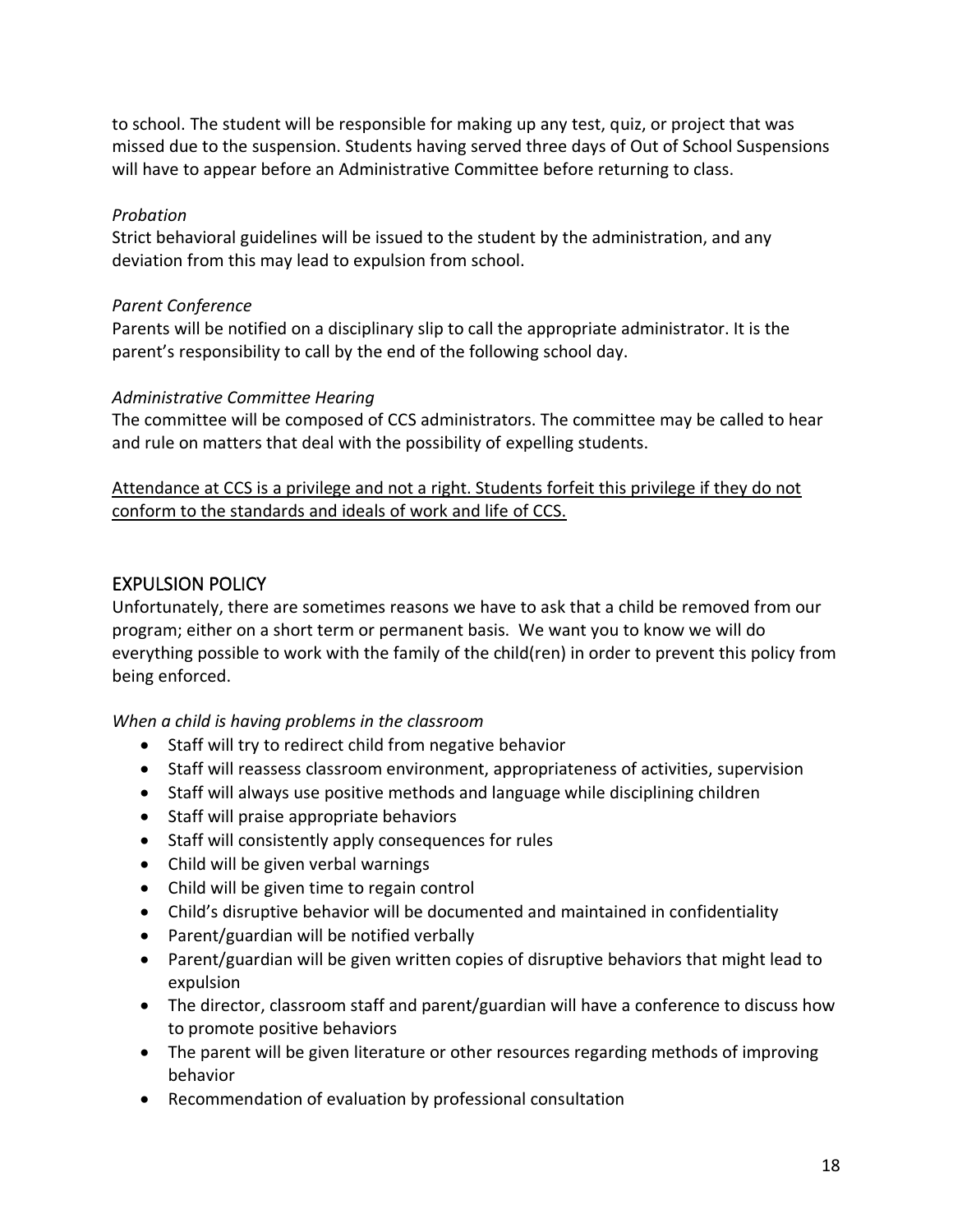• Recommendation of evaluation by local school district child team

### *Schedule of Expulsion*

- The parent/guardian will be informed regarding length of the expulsion policy
- The parent/guardian will be informed about the expected behavior changes required in order for the child or parent to return to the school
- The parent will be advised verbally and in writing about the child's/parent's behavior warranting an expulsion. This is meant to be a period of time so that the parent/guardian or child can work on the behavior or come to an agreement with the school

#### *Parental action for child's expulsion*

- Failure to pay/habitual lateness in payment
- Failure to complete required forms including the child's immunization records
- Verbal abuse to staff
- Parent threatens physical or intimidating actions toward staff members

#### *Child's actions for expulsion*

- Failure of a child to adjust after a reasonable amount of time
- Uncontrolled tantrums/angry outbursts

#### *Child's immediate grounds for expulsion*

- Ongoing physical abuse to staff or other children
- Knowingly touching another child in an inappropriate manner

#### *A child will not be expelled if a child's parents:*

- Made a complaint to The Department of Education regarding a school's alleged violation of the licensing requirements
- Reported abuse or neglect occurring at the school
- Questions the school regarding policies and procedures
- Without giving the parent sufficient time to make other child care arrangements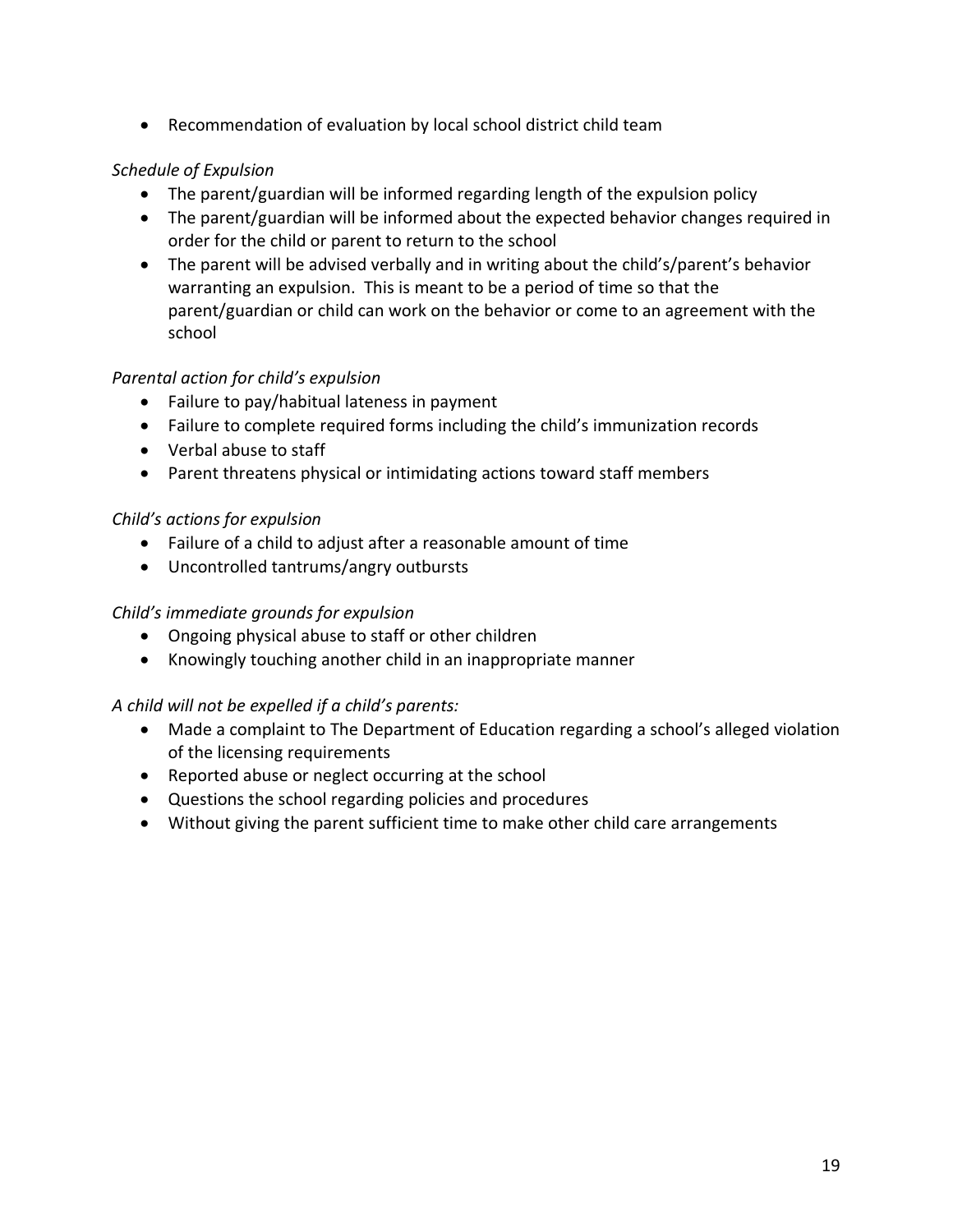# EXPECTATIONS

#### BULLYING, HARASSMENT, AND INTIMIDATION

Bullying, harassment and intimidation will not be tolerated at Crossroads Christian School. Students who bully, harass or intimidate are subject to discipline, including but not limited to detention, demerits, expulsion and referral to the appropriate authorities where they may risk arrest and/or prosecution. As Christians, there should be no question about our attitude on these issues. Christians are admonished to be "kind one to another, tenderhearted, forgiving one another, even as God for Christ's sake hath forgiven you" (Eph. 4:32).

Bullying, harassment and intimidation are evidenced by repeated physical, verbal or emotional abuse towards a victim that produces fear, harm or damage. Harassment may include but is not limited to sexual or racial abuse.

Bullying, harassment and intimidation may take various forms: verbal (name calling, put downs, racist remarks, teasing, threats, spreading rumors, sending inappropriate [violent, sexual, malicious, etc.] notes, pictures, cyberbullying or messaging); physical (pushing, hitting, shoving, biting, hair pulling, scratching, spitting, tripping, damaging or stealing the victim's property, locking a person in a room, making rude gestures, initiating or forcing inappropriate touching, etc.); psychological (acts that instill a sense of fear or anxiety, etc.); or any act that insults or demeans a person in such a way as to cause distress, reluctance to attend school, a decline in work standards or problem behaviors.

Students or parents should report suspected acts of bullying to an appropriate school official. In turn, all faculty and school personnel shall report or refer all suspected acts of bullying to the school administrator. Upon report of alleged bullying, harassment or intimidation, the administrator or designated investigator will conduct a thorough investigation, respond with appropriate measures and take appropriate disciplinary action consistent with the school's policy and procedure for discipline. If the acts of bullying rise to the level of criminal offense, the violating student(s) will be referred to the proper authorities and risk arrest and/or prosecution.

#### CHEATING

Cheating shall be defined as:

- Having another student's homework, test, quiz or workbook, or allowing a student to copy or have access to the same without permission from the subject teacher.
- Altering or filling in answers during the grading process to make an item correct whether it is the student's own paper or someone else's paper.
- Obtaining test or quiz questions and/or answers in advance through unauthorized means.
- Giving answers during a quiz or test either orally or by intentionally allowing another student to copy them.
- Receiving answers during a quiz or test in any way. This may include having open textbooks or notes during the test even if the student claims to be unaware.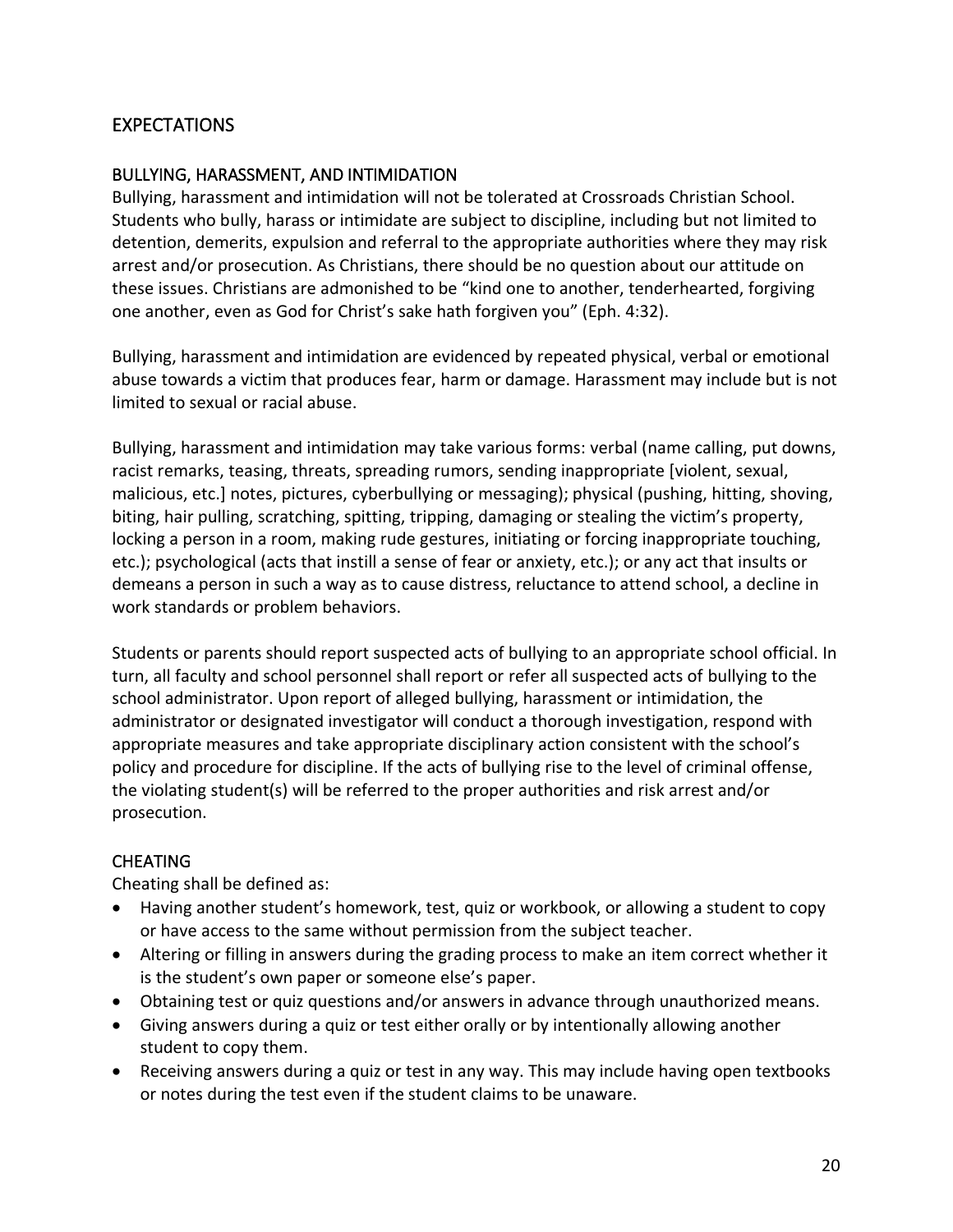• Plagiarism—submitting as yours, a work that in actuality was either fully or substantially produced by another source including individuals, Internet, books or any verbal or printed word. When a student uses the works of others in writing, he must credit the source according to the instructions of the teacher.

#### *Consequences of cheating*

Student may receive a grade of zero on the test, quiz, or homework assignment. Student may possibly receive suspension.

Multiple offenses of cheating may result in further disciplinary action up to and including expulsion.

#### CLASSROOM DEPORTMENT

Appropriate class deportment helps foster academic success and shows consideration for others. Students are expected to be attentive in class. Activities which do not pertain to class are inappropriate - talking, reading, studying other materials, accessing the internet, texting, writing letters, sleeping or using a cell phone.

#### DAILY EXPECTATIONS

- Be on time
- Be where you are supposed to be
- Be honest
- Respect others and their property
- Do your own work
- Have a good attitude
- Respect authority wherever you are
- Use wholesome, encouraging speech
- Couples are not to:
	- o Loiter in the hallways or by lockers.
	- o Have any physical contact such as holding hands, etc.
	- o Sit in cars together before and after school in the school parking lot.
- All music for any school event must be approved by the administration. (This includes rock/country paraphernalia on book bags, lockers, clothes, etc. Also, there is to be no loud music in the parking lot.)

#### **DRESS**

*Philosophy*: At Crossroads Christian School, we strive for modesty, neatness, and wholesomeness in our dress code. We feel that the way a person dresses influences performance and self-concept. Our dress code reflects the high standards that we have for our students, and we believe that the benefits will be far reaching into their future. It is for these reasons that we refer to our dress code as "Dress for Success."

*Support*: It is imperative that we have full parental support in the compliance and enforcement of our dress code. Remember, you have chosen a Crossroads Christian School education for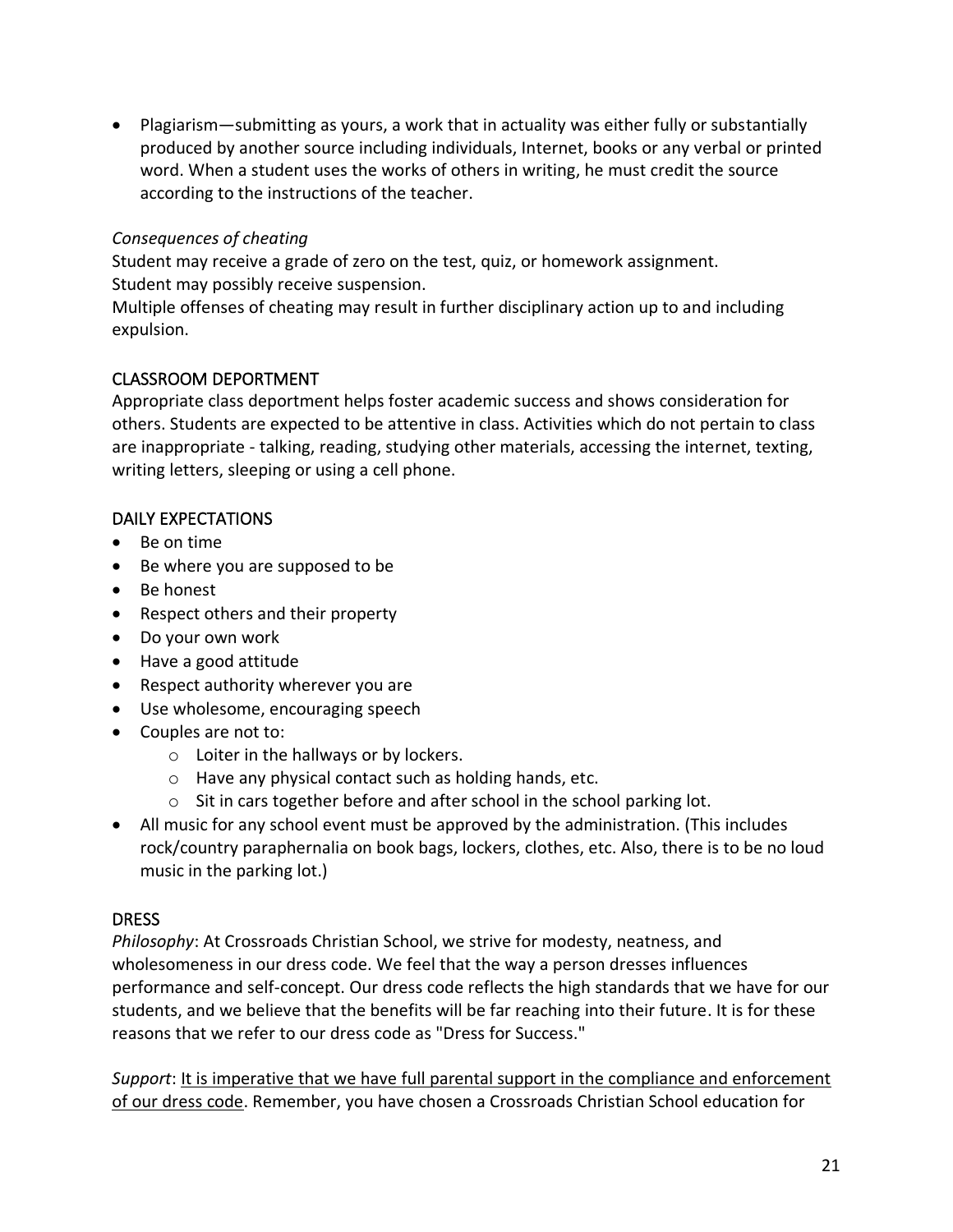your child, and our dress code is a very big part of what we are trying to produce. Your support of administrative decisions regarding clothing in question is required.

# *"Dress for Success" Dress Code:* (required for grades K5-12)

- All clothing must be loose fitting with modest coverage, without frayed hems, cuts, or holes
- No headwear is to be worn in the buildings (bandanas, hats, etc.)
- Boys must be clean shaven (no facial hair) at all times
- No flip-flops
- Visible body piercing and tattoos are not allowed. The administration will determine unacceptable piercings. Tattoos are not permitted other than wash off tattoos. Students getting permanent tattoos after they are enrolled at CCS may be asked to transfer.
- The school dress code is to be followed during school hours, deemed as 7:30 am until 3:15 pm. Students are not required to wear school dress while attending after school functions; however, apparel must be modest and appropriate. Administration reserves the right to make judgments on dress code issues that are not addressed specifically herein.

# ELECTRONIC DEVICES

Cell phones must be turned off during class time and kept in the office. Tablets, computing devices, and other electronics are also to be shut down and not be out during class time unless otherwise instructed by the teacher.

- Electronic devices are not to be out during class unless otherwise instructed by the teacher.
- Electronic devices are not to be used in the hallways during class changes or during lunch periods.
- Electronic devices other than approved calculators are not to be used during test or quizzes.
- Electronic devices being used in class must be placed flat on the student desk.
- Using phones and other devices for other purposes such as playing games, social media, and recording classes will be confiscated and returned using the following guidelines. For emergencies, students may use the phone in the office lobby.
- During tests or quizzes, teachers will collect all electronic devices including SMART watches and will return them after the assignment is completed.
- CCS will not be responsible for broken, lost, or uncharged electronic devices.

Violations of the Electronic Devices Policy will be handled as a disciplinary issue.

#### INTERNET POLICY

Crossroads Christian School provides students access to the internet in the computer lab and library. In order to assure its computer equipment and technology is used by students for appropriate purposes, CCS exercises its right to monitor and oversee communications, network and email use. CCS prohibits any attempts to disable the internet filter.

#### *Acceptable Use*

The internet is to be used for academic research and as a means of obtaining needed information. The internet offers access to information that may be inappropriate, and CCS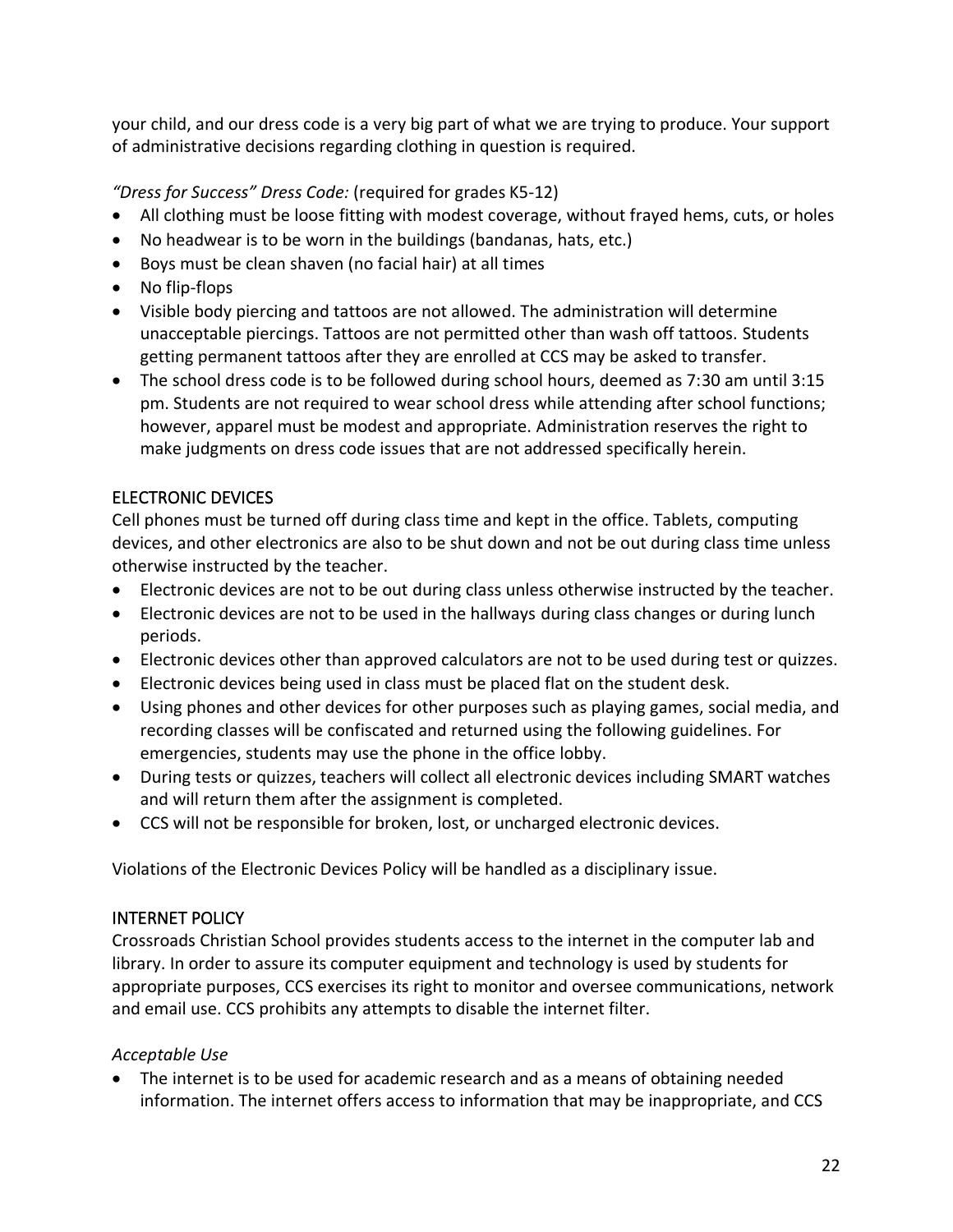makes every effort to block such information. This does not, however, preclude students from attempting to access inappropriate information on their own, which, of course, is unacceptable.

- The computer lab is to be used for school-related activities.
- Generally, there should be one student to a single computer unless approved by the teacher.

#### *Unacceptable Use*

- Computer/internet games
- Accessing, possessing, or downloading inappropriate or objectionable material
- Sending, soliciting, or intentionally viewing sexually-oriented messages or images.
- Writing, soliciting, sending, possessing, printing, saving, or forwarding offensive or harassing statements to others.
- Installing or using unauthorized applications, software, or hardware on CCS computer systems.
- Accessing another's files or using another's password.

Violation of these guidelines may lead to disciplinary action as deemed appropriate by the administration of CCS, which could include loss of computer privileges to expulsion.

# PLAYGROUND RULES (if applicable)

- 1. No climbing up or standing on the slide.
- 2. No double swinging (two swings together or two in a swing).
- 3. No jumping out of swings or standing in swings.
- 4. No hanging off or climbing the sides of the equipment.
- 5. No pushing or pulling others off the equipment or out of the swings.
- 6. No throwing any sticks, stones, etc.
- 7. No toys should be brought from home.
- 8. No fighting or rough horse playing. No pulling on others' clothes.
- 9. No standing on top of the bars.
- 10. When the teacher blows the whistle—look and listen.
- 11. Be courteous to others.

These are the basic guidelines to follow. The recess teacher will use her judgment as to what's allowed, keeping safety of the students in mind.

# OFF-CAMPUS BEHAVIOR UNRELATED TO SCHOOL FUNCTIONS

Students (and their parents) should remember that what they do away from Crossroads Christian School makes an impact on what others think about our Lord Jesus Christ. It is not the intention of the school to monitor student conduct off campus unrelated to school functions. Parents are responsible for the training and discipline of their children during activities away from school property. CCS exists to help the parent in this responsibility. However, in order for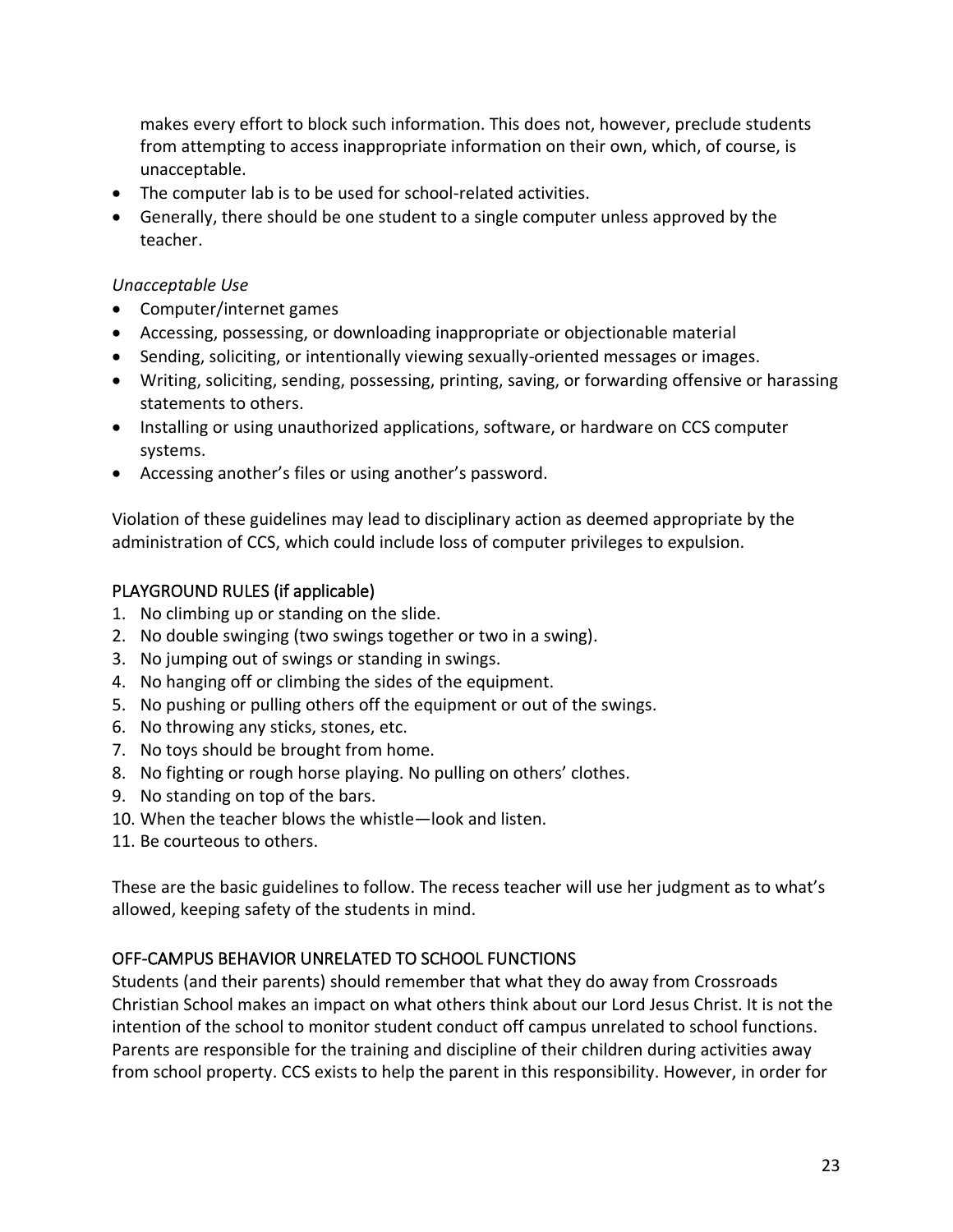CCS to be effective in this role, the parent must support the beliefs and policies outlined in this handbook.

Therefore, if the school obtains knowledge of any unlawful act involving tobacco, alcohol, drug abuse or promiscuity, the following actions will take place:

- 1. Phone call to parents
- 2. Meeting with student and parents
- 3. Counseling for the student will be made available, or in situations that could lead to addiction, attendance at an Addiction Program will be recommended
- 4. In the case of repeated accusations or serious offenses, an administrative hearing will be held.
- 5. The administration reserves the right to suspend or expel a student for his/her actions away from school if such actions reflect unfavorably upon the school and its mission.

#### RESTORATION PROCEDURE

In the event that a student is expelled from CCS or is withdrawn from CCS to avoid expulsion, he or she must wait one full school year before making application to return. In order to be considered for enrollment, the student must follow the procedures for enrollment that are listed previously in the handbook and provide the following information: a written explanation, from the student, stating why he or she should be considered and a letter of recommendation from the student's pastor or youth pastor will need to be submitted. However, please note that this does not guarantee the student's enrollment in CCS.

#### SOCIAL MEDIA

CCS expects students and parents to use social media and blogs responsibly, following biblical principles and maintaining content that promotes a consistent, positive Christian testimony. Language should not violate Scriptural commands regarding abusive, slanderous, complaining, profane, blasphemous, or tale-bearing speech; and content should be biblical and not promote a lifestyle contrary to principles taught in Scripture and at CCS.

A student (parent) is responsible for all content both he/she and others post on his/her site as if it were spoken or displayed at school.

#### ABSENTEEISM

Students are allowed ten absences during the school year (for semester courses, the allowed number of absences is five). These absences include notes from parents. In addition, students are allowed ten absences documented by doctor's excuses. More than ten absences, other than those documented by a doctor's excuse or death in the immediate family, may result in a student's failure to be promoted. It is the student's responsibility to keep up with his or her own number of absences.

- A student (K5-5<sup>th</sup> grade) must be present at least three hours to be counted present for the day.
- A student ( $6<sup>th</sup>$ -12<sup>th</sup> grade) must be present at least forty minutes in each period to be counted present for that period.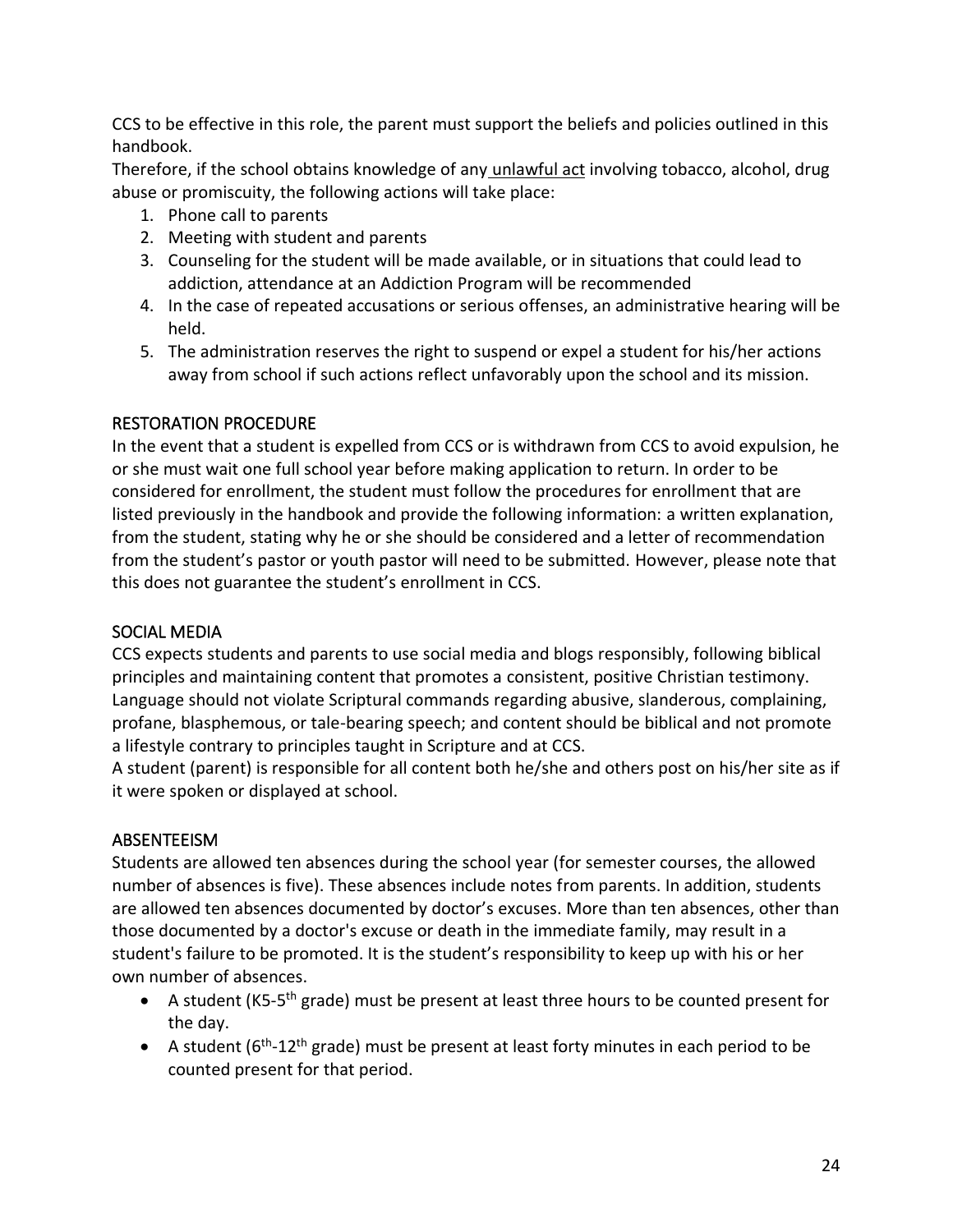- Students are responsible for all make-up work and must make these arrangements with their teacher(s).
- Students in grades 6-12 without a written excuse from a parent/guardian or doctor will not be allowed to make up missed assignments (quizzes, tests, projects, etc.). Make-up work must be completed promptly within three days of the absence. If a student is present for any part of the school day or just misses the day of the test or quiz, he/she is responsible for taking all tests and quizzes assigned that day as soon as he/she returns to school. Assignments not made up will receive a grade of zero.
	- o Students in grades 6-12 may make up their assignments during seventh period or after school.
	- $\circ$  Elementary students and their teachers work together to make sure the assigned work, quizzes, and tests are made up promptly.
- Students are required to attend school for at least 1/2 of the day in order to participate in after-school activities. Absentees may not attend a school function without the principal's permission. If a student needs to be absent for any reason other than sickness, doctor's appointment, or death in the family, this absence may be excused with the principal's permission.

### **TARDINESS**

At CCS, we are seeking to instill punctuality in all of our students because it is a trait that they must adhere to for the rest of their lives. One individual's tardiness can disrupt countless students as well as the teachers who are attempting to conduct class. Parents are encouraged to assist in making sure that students are prompt in arriving to school.

*Kindergarten K3-K5:* Classes begin at 8:30am each morning. Every fifth tardy will be converted to a daily absence.

*Elementary (Grades 1-5):* Classes will begin at 8:30am. Every fifth tardy will be converted to a daily absence.

*Secondary (Grades 6-12):* Classes begin for students in grades 6-12 at 8:30 each morning. Tardiness will be addressed as outlined below:

- Tardies to school will be reset at the beginning of each quarter.
- Students arriving after 8:50 will be counted absent for first period.
- Tardy to class periods:
	- o Students in grades 7-12 have 5 minutes between each class.
	- $\circ$  Tardies are cumulative rather than each scheduled period independent of the other.
	- o Tardies to periods 2–7 will be reset each semester.

*Consequences for Unapproved Tardiness*

1st Offense: Written Warning

2nd Offense: Parent Signature

3rd + Offenses: Detention Hall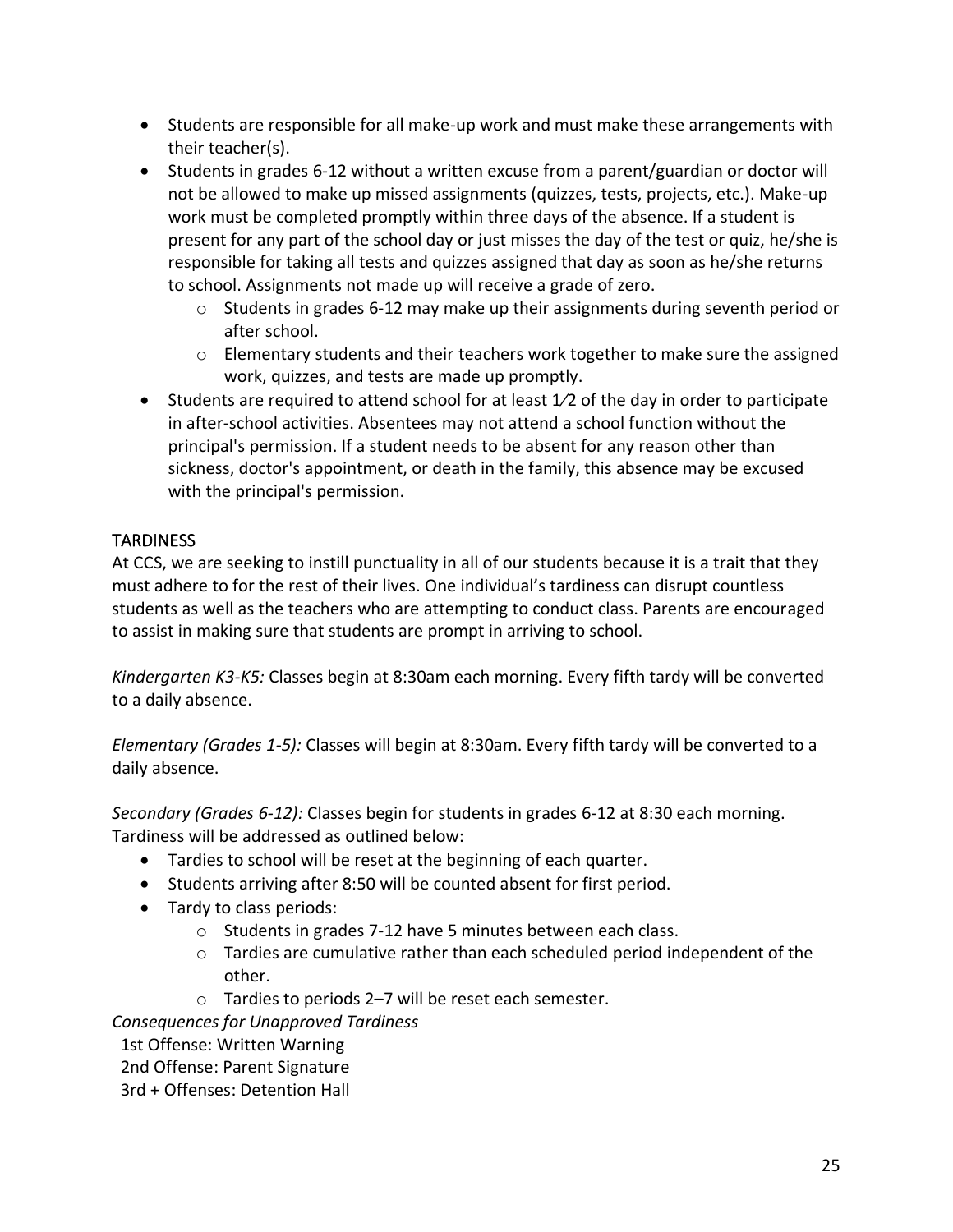# ACADEMIC INFORMATION

### ACADEMIC AWARDS

An Honor Roll, Principal's List and President's List is compiled after each nine weeks grading period and is determined by the following qualifications: *President's List*: yearly average of 90% or above *Principal's List:* final average of 95% or above in each subject *Honor Roll:* final average of 80% or above in each subject

Academic awards will be based on grade calculations made during the first week of May of the current school year. Note: Penmanship, conduct, art, and music are not considered for these awards.

# CLASS RANKING

Class rankings are based on students' cumulative, weighted GPA in accordance with the grading scales as calculated by the school management software.

### CURRICULUM AND PROMOTION

Elementary students must pass 3/4 of all subjects taken in order to be promoted to the next grade. This must include math, language, and reading. Students in grades 6-8 must pass English, math, science, history, and Bible to be promoted. Students in grades 9-10 must pass every subject to be sure that they can remain in their normal college preparatory schedule. If a student fails any subject, it must be made up in summer school. Administrative approval is necessary for any deviation from this policy due to possible scheduling conflicts, which may occur. Any student retained for the first time may return to CCS pending an opening in that grade. It is the responsibility of the student to remain in the promotional process in order to allow openings for the students that are moving up from the grade below. If there are not any openings, a student who is being retained will be placed on the waiting list.

Any student retained for the second year, regardless of the reason, may not return to CCS unless there are unusual circumstances approved by the school. We feel that it is important to keep the ages of the students no more than one year apart.

The curriculum for K3-12 primarily consists of Abeka, which is recognized as one of the leading Christian curricula among Christian schools.

Please see the office for a Scope and Sequence for all grades and subjects.

#### DROP/ADD

Students are allowed to choose certain classes as electives. There will be a two-week period at the beginning of the school year when students will be allowed to drop and add these electives with the approval of the administration. After this two-week period, classes will not be dropped or added. No changes may be made at semester break.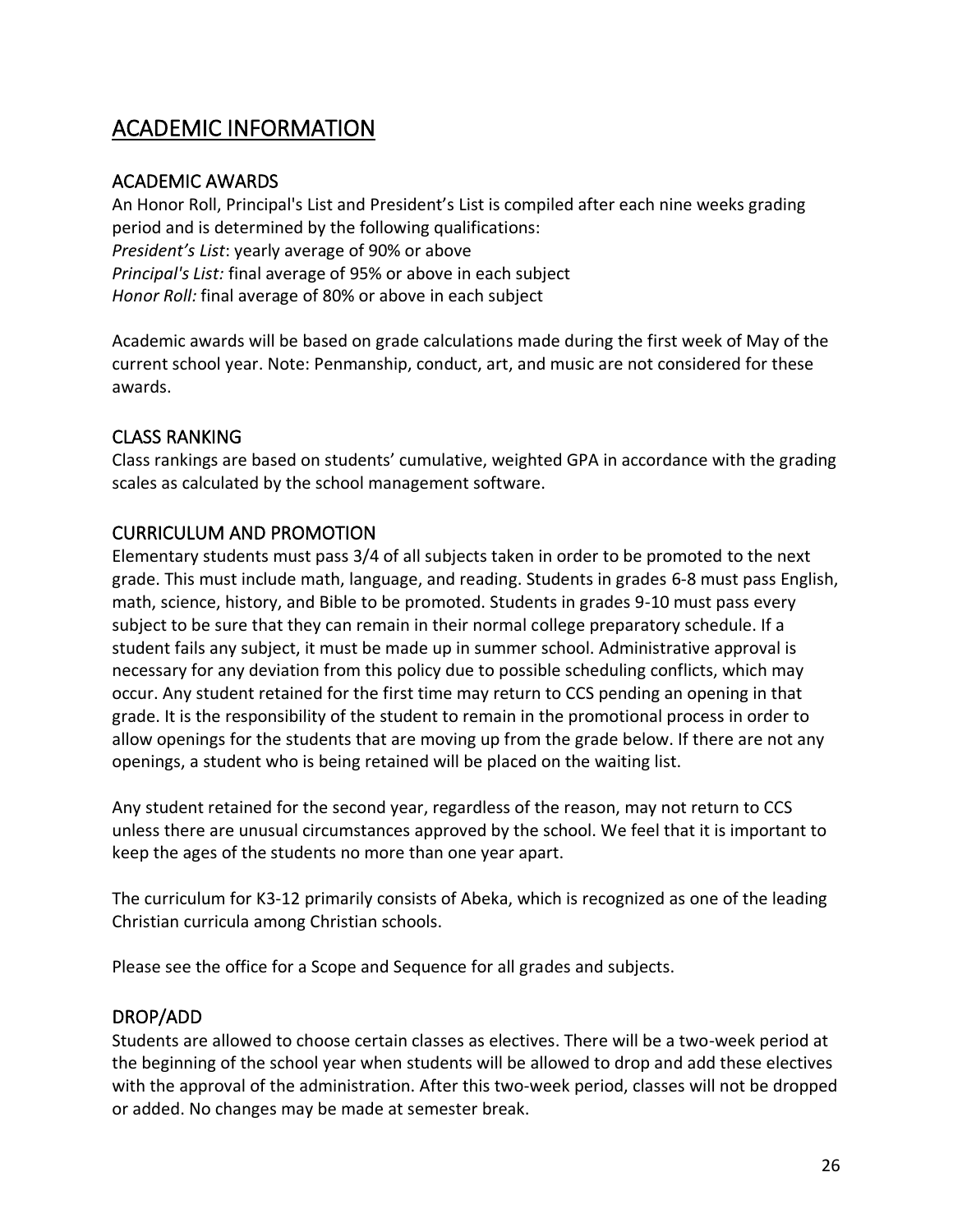### DUAL ENROLLMENT

Crossroads Christian School will seek Dual Enrollment Opportunities from area colleges or online methods.

### **EXEMPTIONS**

Students in grades 9-12 making a "90" average for the year in any given subject will be eligible to exempt their final examination in that subject. Exemption is not based on semester grades, unless the subject is taken for only one semester. Students may not exempt mid-term exams for any reason.

### FACULTY

All teachers profess to be born again Christians who are dedicated to teaching. We seek to have teachers of the highest spiritual and academic quality and feel that they have been called to this ministry.

### GRADE REPORTS

The purpose of reporting is to give parents and students an indication of the progress or lack of progress-which is being made. Each student's ability, attitude, and application are taken into account in grading.

Types of Reporting

- K3-5<sup>th</sup> grade papers are sent home every Thursday.
- Progress reports are sent home every 4-1⁄2 weeks between report cards. All students must have them signed and returned.
- Report cards are sent home every nine weeks. All students must have them signed and returned.
- School Management System Online is updated on a daily basis. Please give teachers three days to have test scores entered into the computer.
	- $\circ$  Parents are encouraged to ask for conferences any time they feel it is necessary. The teachers welcome such opportunities.
	- $\circ$  Report cards will not be issued to any student whose account is not current.

#### GRADING SYSTEM

100% is our goal and anything below 60% is a failing grade. We will not be using the traditional A-F Scale but work with percentages. This will show the improvement of the students progress easier than the "bands" that are present in the A-F scale.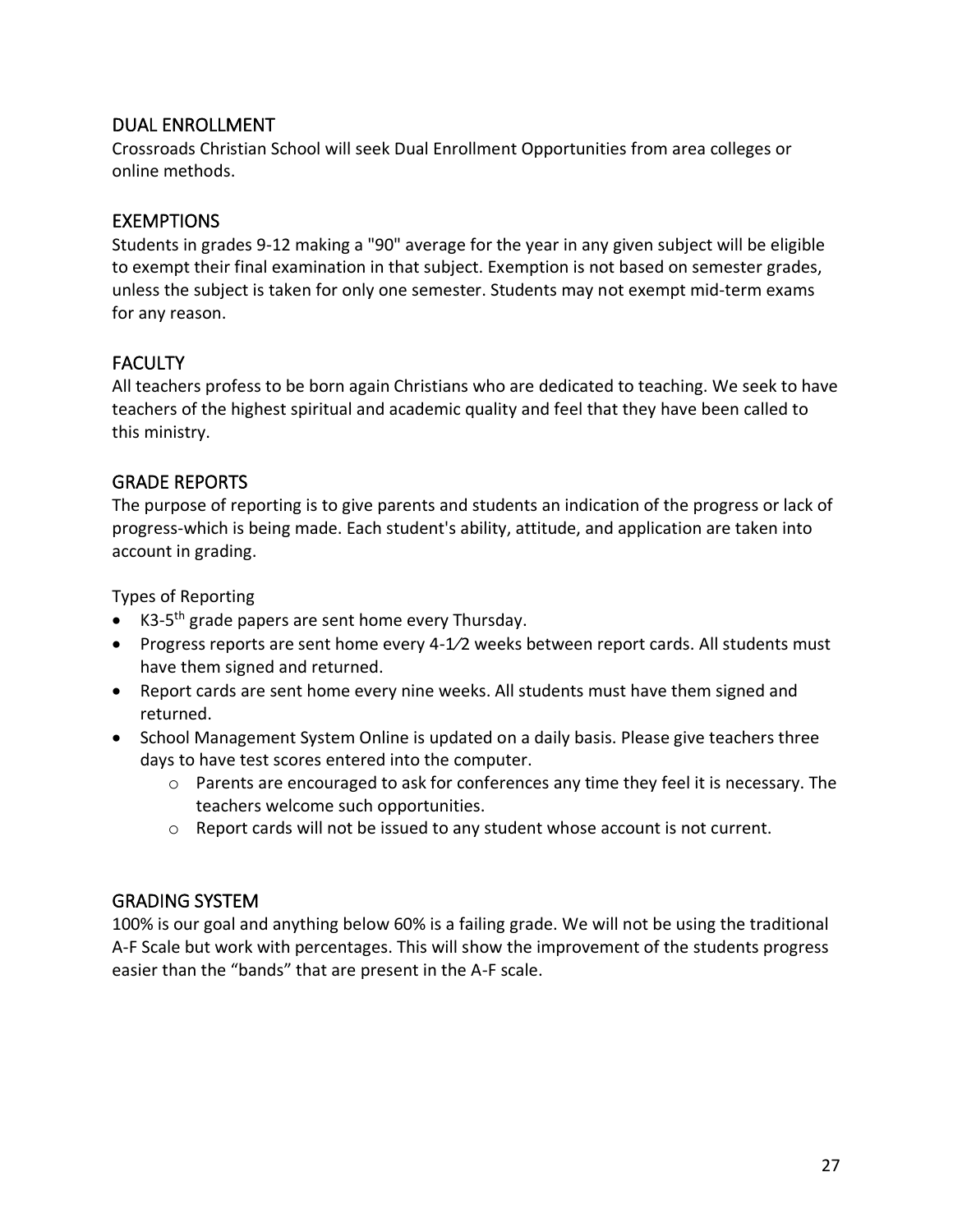#### GRADING SCALES (For High School)

| <b>Grade Point Average</b> |
|----------------------------|
| 4.00                       |
| 3.66                       |
| 3.33                       |
| 3.00                       |
| 2.66                       |
| 2.33                       |
| 2.00                       |
| 1.66                       |
| 1.33                       |
| 1.00                       |
| 0.67                       |
| 0.00                       |
|                            |

# GRADUATION REQUIREMENTS

In order to receive a diploma from Crossroads Christian School, a student must attend CCS for the year immediately preceding graduation and have earned at least 24 units consisting of:

For a General Education Diploma:

- Four credits of Bible
- Four credits of English
- Two credits of Mathematics
- One credit of Physical Sciences
- One credit of Biological Sciences
- One credit of US and NH History and Government
- One credit of Basic Business and Economic Education
- One credit of Physical Education
- One credit of Health Education
- One credit of Arts Education
- One credit of Computer Education
- Seven units of Electives
- 50 Hours of Community Service

For an Honors Diploma:

- Four credits of English
- Four credits of Bible
- Three credits of Mathematics
- Four credits of Science
- Four credits of History, to include NH History and Government
- One credit of Business and Economics
- Four credits of Physical Education
- Two credits of Computer Education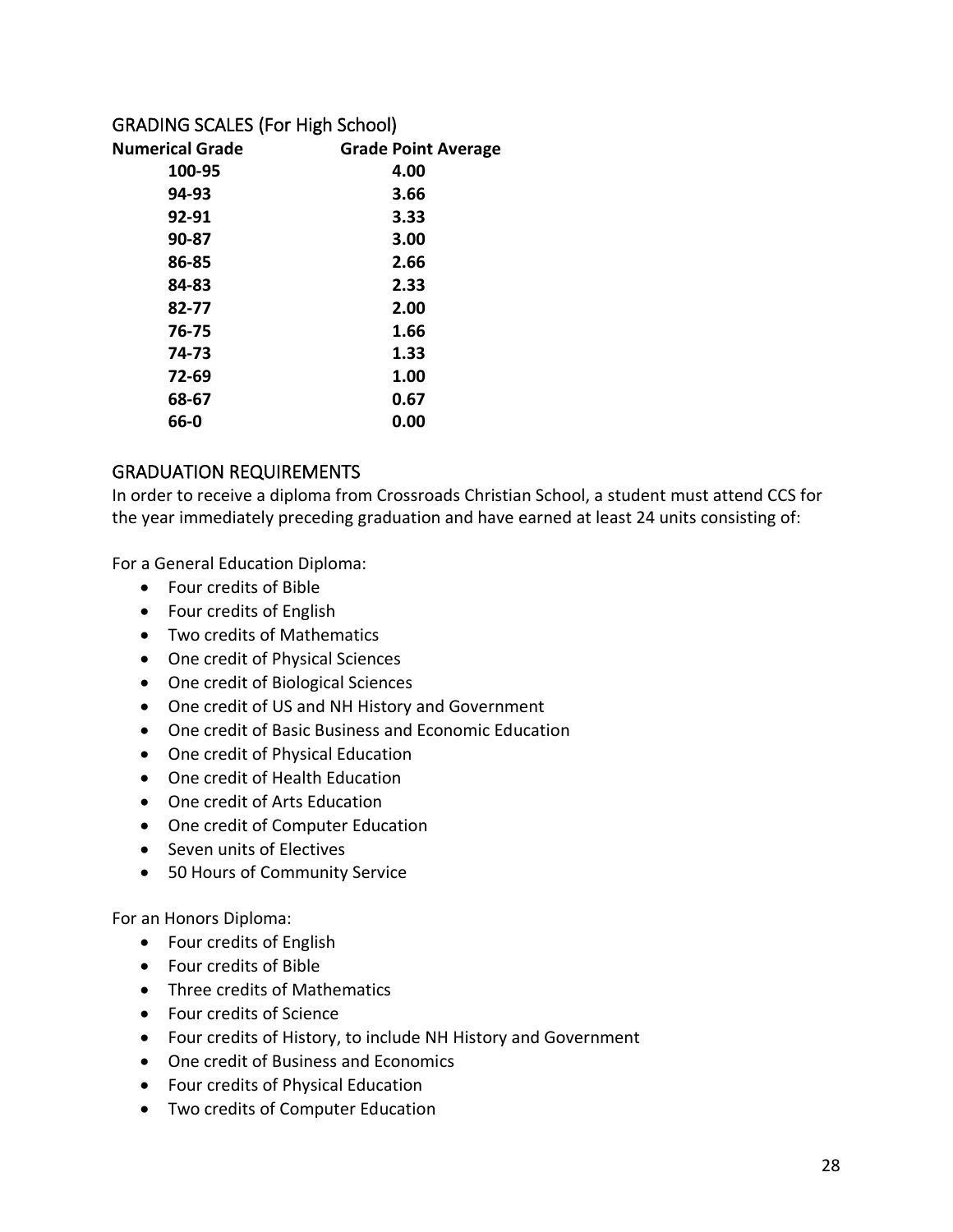- Four credits of Fine Arts
- 100 Hours of Community Service
- One Missions Trip

When all academic courses have not been passed, the student may participate in the graduation ceremony but will not receive a diploma until all requirements have been met. A student with less than 23 units may not participate in the graduation ceremony.

#### *Valedictorian and Salutatorian Requirements*

- Students must be enrolled at CCS for two consecutive years prior to graduation.
- Students must have a GPA of 3.67 or above on all academic courses from grades 9-12.
- Grade calculations for these awards will be made during the first week of May of the current school year.

#### HOMEWORK/TESTS

All students are required to use a lesson planner to record assignments. CCS teachers will instruct students on how to complete and keep up with assignments.

No written homework will be assigned in grades K-5.

It is vital for the student to complete all assignments (homework, seatwork, etc.). Teachers may require a student to stay after school and complete assignments if the student develops a pattern of not finishing assignments.

# SUMMER SCHOOL

Required subjects failed must be made up in summer school at an accredited school approved by the administration. CCS will conduct its own summer school for required elementary subjects and any secondary subject provided that there are enough students to warrant a class and provided that there is an available teacher. Summer school at Crossroads Christian is for CCS students only.

# TESTING PROGRAM

All students in grades 1-12 are given Achievement tests to measure their achievement and/or ability. The following are the tests that we administer to each grade:

| $1 - 8$        | Stanford 10 or IOWA         |
|----------------|-----------------------------|
| 1, 4, 8, 11    | OLSAT (school ability test) |
| 9              | <b>PSAT 8/9</b>             |
| 10             | <b>PSAT 10</b>              |
| 11 (Fall)      | <b>PSAT</b>                 |
| 11 (Spring)    | SAT and/or ACT              |
| 12 (as needed) | SAT and/or ACT              |
|                |                             |

Test results will be sent home with the students.